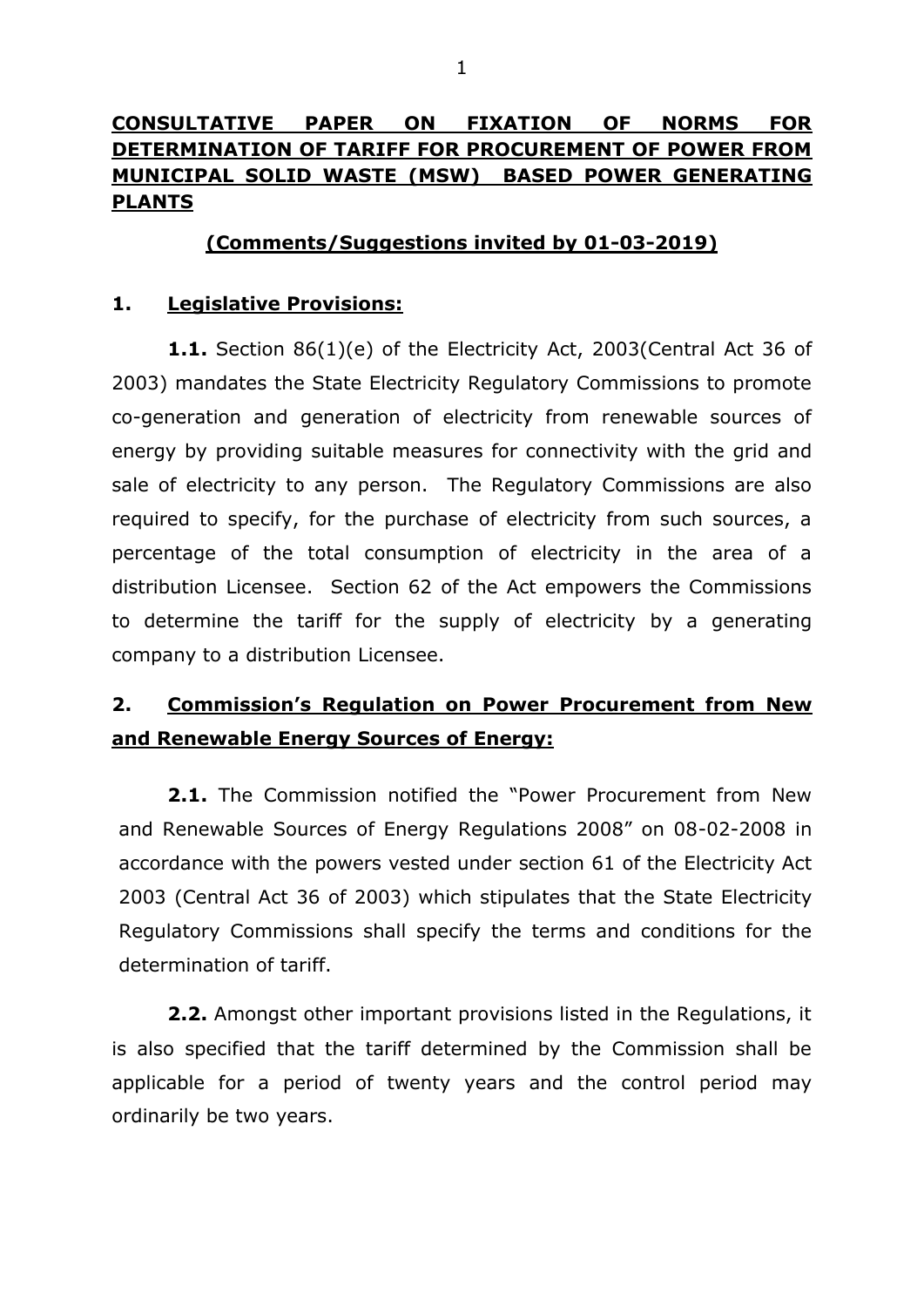# **3. Commission's Order on New and Renewable Energy Sources based generation and allied issues.**

**3.1.** The Commission issued Order No. 3 dated 15-05-2006 on "Power purchase and allied issues in respect of Non-Conventional Energy Sources based Generating Plants and Non-Conventional Energy Sources based Co-generation Plants". The said Order stipulated tariff rates for power procurement by the Distribution Licensee from Wind Energy Generators (WEGs), Biomass based generators and Bagasse based generators. In respect of Renewable Energy, Commission has already issued orders for various control periods. In respect of Municipal Solid Waste based power Plants, the Commission issued its first generic tariff vide Order No. 3 of 2017, dated 28-03-2017, which is applicable from 01- 04-2017.

## **3.2. Commission's initiative on tariff revision for Municipal Solid Waste based power Plants**

As the control period of 2 years is expiring on 31-03-2019, the Commission is issuing this consultative paper to seek the views / suggestions from the stakeholders for the tariff for the next control period .

### **4. Legal Provisions:**

### **4.1. Related Provisions of the Electricity Act, 2003:**

**4.1.1.** The Commission is guided by the following provisions of section 61 of the Electricity Act, 2003 which are relevant to this Order:

*4.1.2. Section 61 – "The Appropriate Commission shall, subject to the provisions of this Act, specify the terms and conditions for the determination of tariff and in doing so, shall be guided by the following namely:-*

*(a) The principles and methodologies specified by the Central*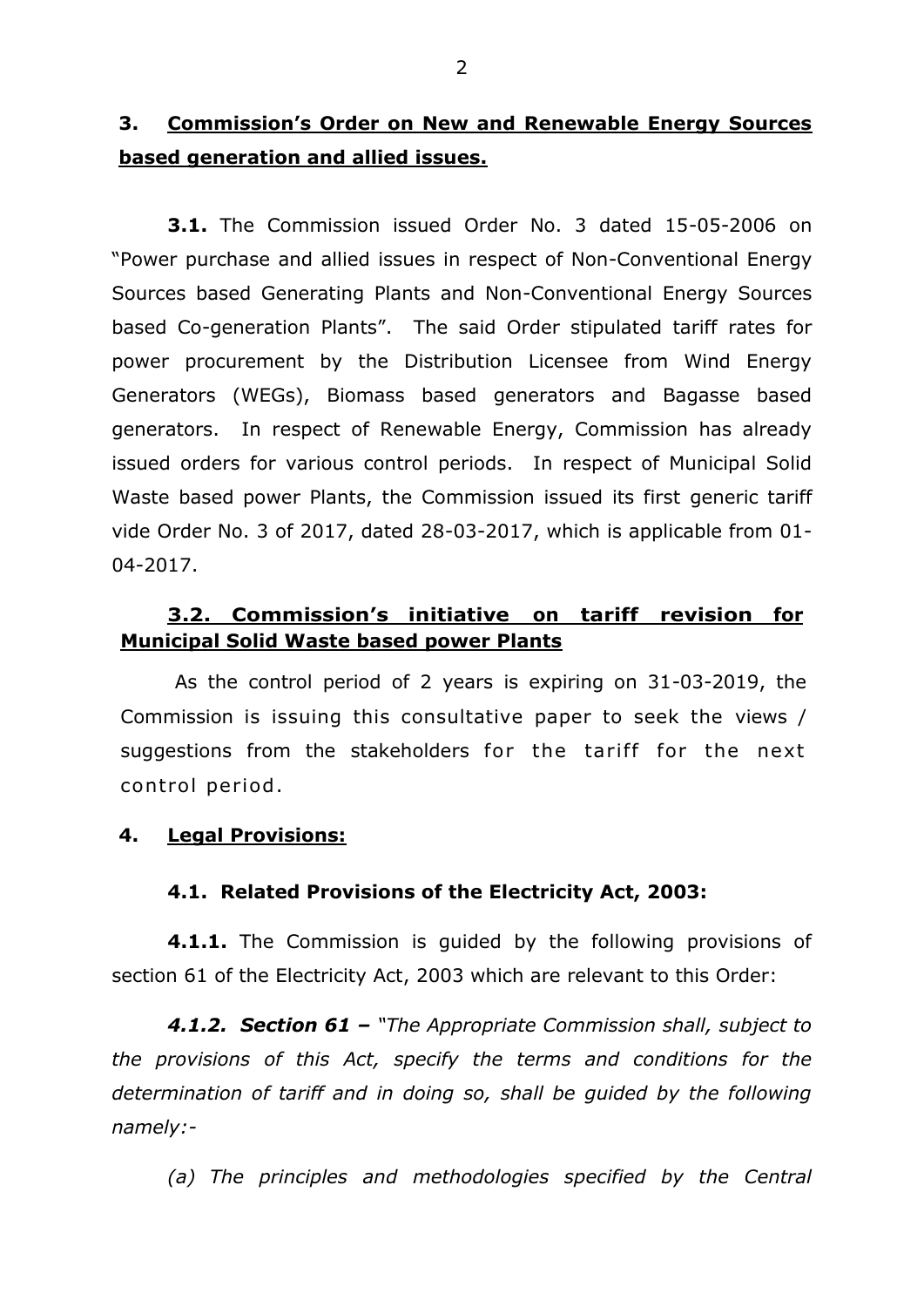*Commission for determination of the tariff applicable to generating companies and transmission licensees;*

- *(b) The generation, transmission, distribution and supply of electricity are conducted on commercial principles;*
- *(c) The factors which would encourage competition, efficiency, economical use of the resources, good performance and optimum investments;*
- *(d) Safeguarding of consumers' interest and at the same time, recovery of the cost of electricity in a reasonable manner;*
- *(e) The principles rewarding efficiency in performance;*
- *(f) Multi-year tariff principles;*
- *(g) That the tariff progressively reflects the cost of supply of electricity and also, reduces cross-subsidies in the manner specified by the Appropriate Commission;*
- *(h) The promotion of co-generation and generation of electricity from renewable sources of energy;*
- *(i) The National Electricity Policy and tariff policy:"*

**4.1.3. Section 86** stipulates the following among other functions of the State Commission.

*4.1.4. Section 86(1)(e): "Promote cogeneration and generation of electricity from renewable sources of energy by providing suitable measures for connectivity with the grid and sale of electricity to any person, and also specify, for purchase of electricity from such sources, a percentage of the total consumption of electricity in the area of a distribution licensee;"*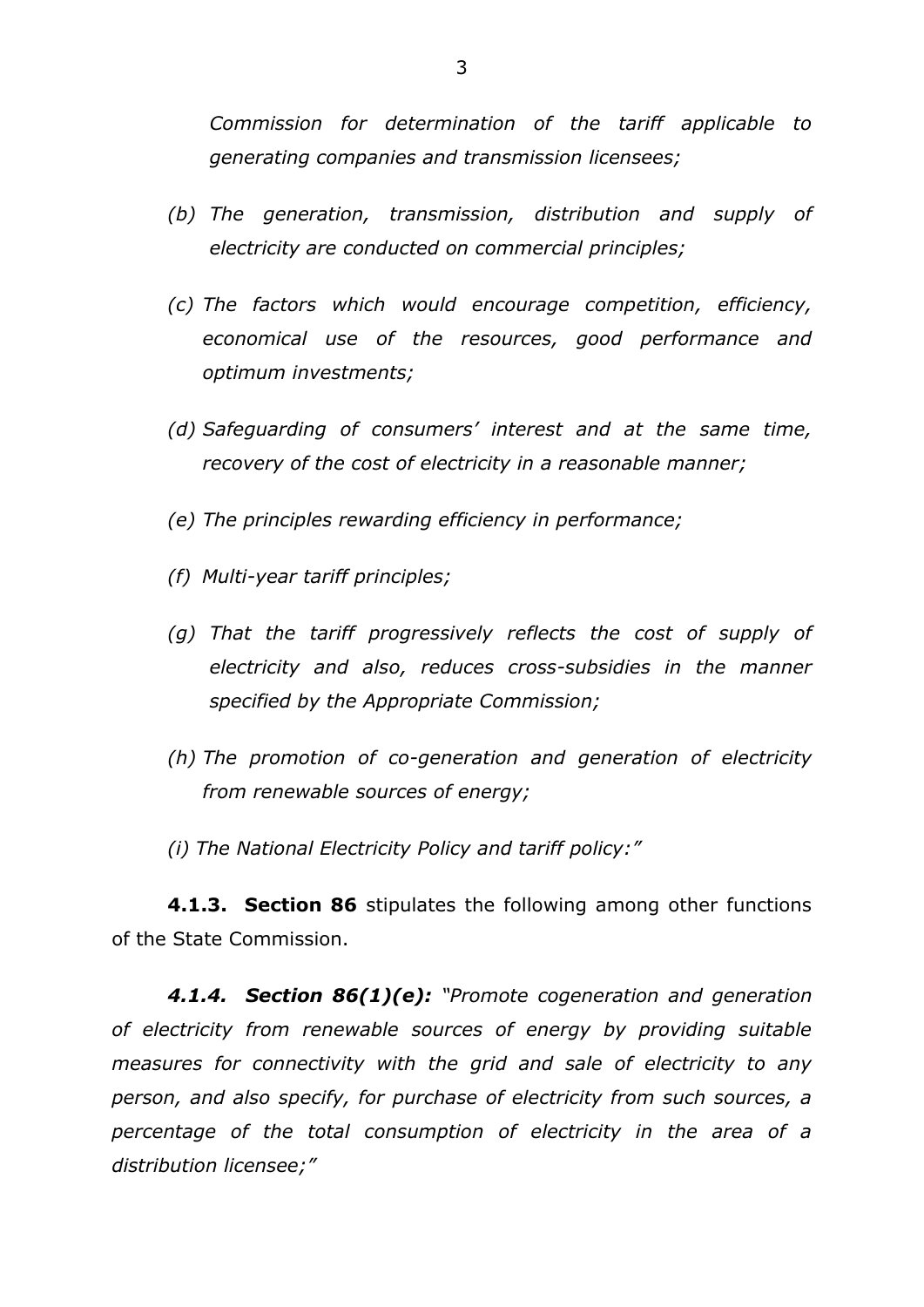#### **4.2.1. Related Provisions of the National Electricity Policy:**

**4.2.1** The guidelines stipulated in the National Electricity Policy dated 28-02-2005 on NCES, which are relevant, are reproduced below:

**4.2.2.** *Clause 5.2.20: Feasible potential of non-conventional energy resources, mainly small hydro, wind and biomass would also need to be exploited fully to create additional power generation capacity. With a view to increase the overall share of non-conventional energy sources in the electricity mix, efforts will be made to encourage private sector participation through suitable promotional measures.*

*4.2.3.* **Clause 5.12.1:** Non-conventional sources of energy being the most environment friendly, there is an urgent need to promote generation of electricity based on such sources of energy. For this purpose, efforts need to be made to reduce the capital cost of projects based on non-conventional and renewable sources of energy. Cost of energy can also be reduced by promoting competition within such projects. At the same time, adequate promotional measures would also have to be taken for development of technologies and a sustained growth of these sources.

*4.2.4. Clause 5.12.2:* The Electricity Act 2003 provides that cogeneration and generation of electricity from non-conventional sources would be promoted by the SERCs by providing suitable measures for connectivity with grid and sale of electricity to any person and also by specifying, for purchase of electricity from such sources, a percentage of the total consumption of electricity in the area of a distribution licensee. Such percentage for purchase of power from non-conventional sources should be made applicable for the tariffs to be determined by the SERCs at the earliest. Progressively the share of electricity from nonconventional sources would need to be increased as prescribed by State Electricity Regulatory Commissions. Such purchase by distribution

4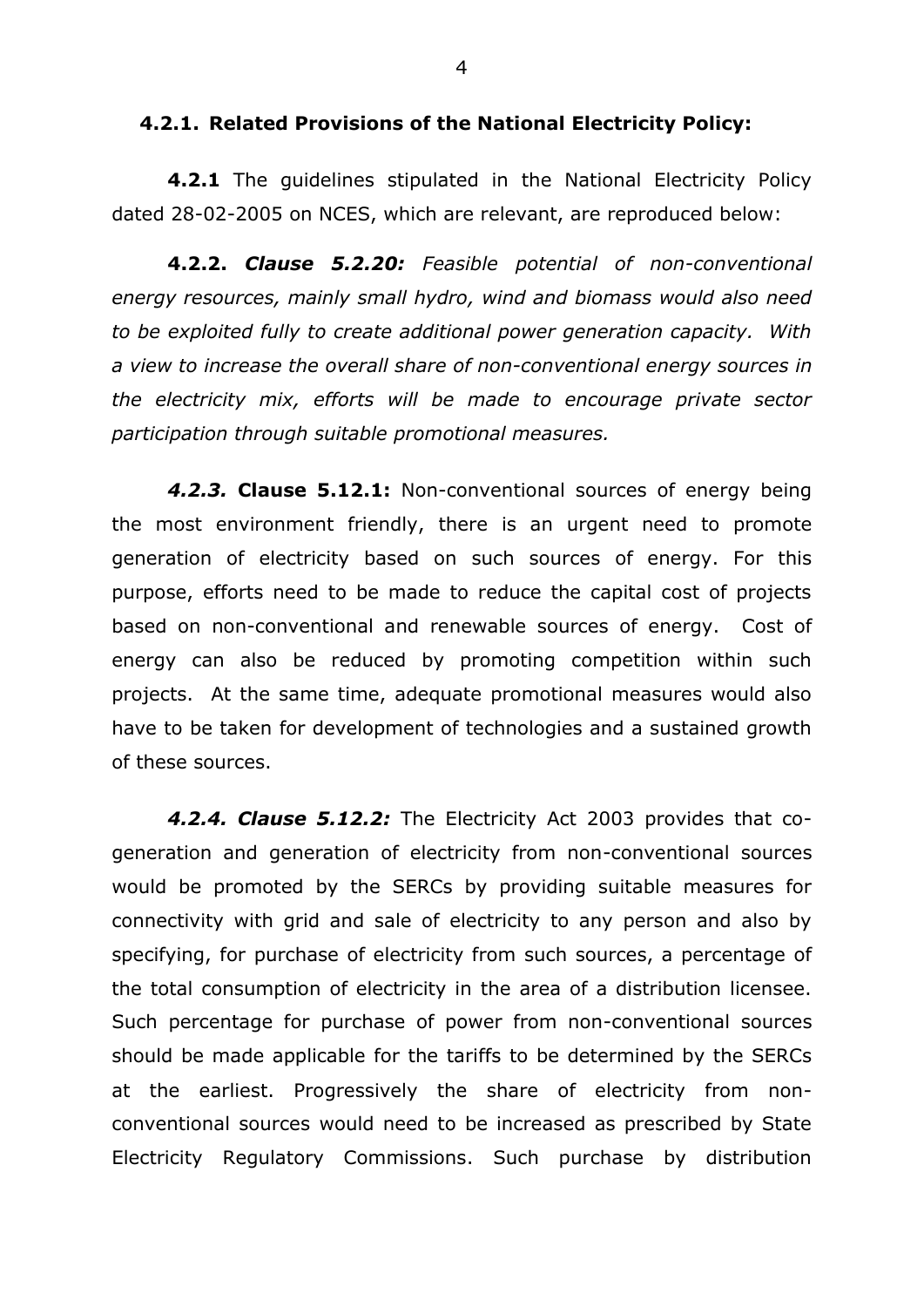companies shall be through competitive bidding process. Considering the fact that it will take some time before non-conventional technologies compete, in terms of cost, with conventional sources, the Commission may determine an appropriate differential in prices to promote these technologies. "

#### **4.3 Related Provisions in the Tariff Policy**

**4.3.1** The Commission is also guided by the following specific provisions of the Tariff Policy dated 28-01-2016 of Government of India (Ministry of Power) relating to Renewable Energy Sources:

*4.3.2. Clause 4(e): Promote generation of electricity from Renewable Sources.*

*4.3.3. Second Proviso to Clause 5.2: Provided also that the State Government can notify a policy to encourage investment in the State by allowing setting up of generating plants, including from renewable energy sources, out of which a maximum of 35% of the installed capacity can be procured by the Distribution Licensees of that State for which the tariff may be determined under Section 62 of the Electricity Act, 2003.*

*4.3.4.* **Clause 5.11(i):** *"Tariff fixation for all electricity projects (generation, transmission and distribution) that result in lower Green House Gas (GHG) emissions than the relevant base line should take into account the benefits obtained from the Clean Development Mechanism (CDM) into consideration, in a manner so as to provide adequate incentive to the project developers."*

*4.3.5. Clause 6.0: "Accelerated growth of the generation capacity sector is essential to meet the estimated growth in demand. Adequacy of generation is also essential for efficient functioning of power markets. At the same time, it is to be ensured that new capacity*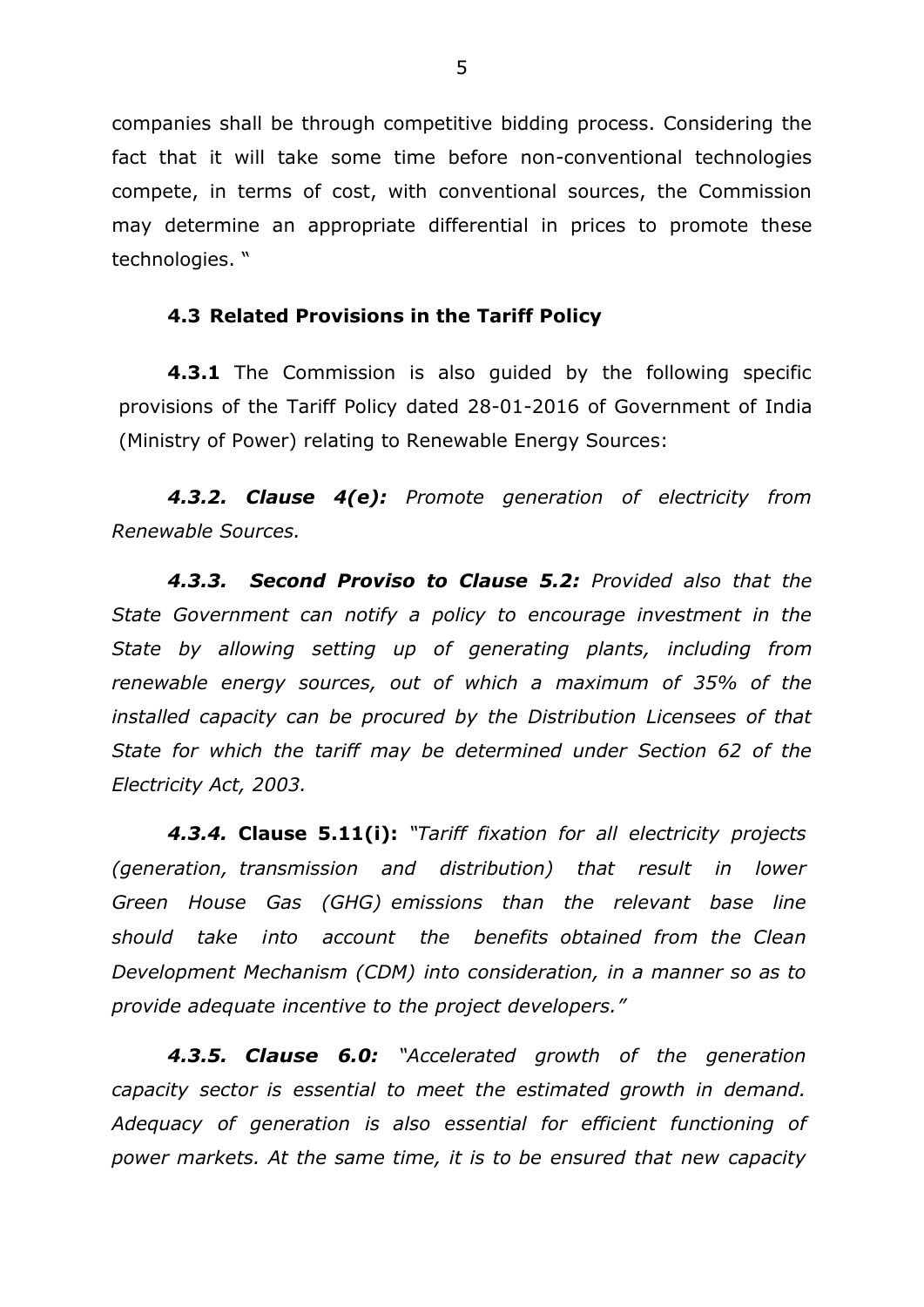*addition should deliver electricity at most efficient rates to protect the interests of consumers…."*

# *4.3.6. Clause 6.4 Renewable sources of energy generation including Co-generation from renewable energy sources:*

*Clause 6.4 (1): "Pursuant to provisions of section 86(1)(e) of the Act, the Appropriate Commission shall fix a minimum percentage of the total consumption of electricity in the area of a distribution licensee for purchase of energy from renewable energy sources, taking into account availability of such resources and its impact on retail tariffs. Cost of purchase of renewable energy shall be taken into account while determining tariff by SERCs. Long term growth trajectory of Renewable Purchase Obligations (RPOs) will be prescribed by the Ministry of Power in consultation with MNRE.*

*Provided that cogeneration from sources other than renewable sources shall not be excluded from the applicability of RPOs."*

*4.3.7. Clause 6.4(2): "States shall endeavour to procure power from renewable energy sources through competitive bidding to keep the tariff low, except from the waste to energy plants. Procurement of power by Distribution Licensee from renewable energy sources from projects above the notified capacity, shall be done through competitive bidding process, from the date to be notified by the Central Government.*

*However, till such notification, any such procurement of power from renewable energy sources projects, may be done under Section 62 of the Electricity Act, 2003….."* 

### **5. Promotion of New and Renewable sources of Energy:**

**5.1** In order to promote new and renewable sources of energy, the Commission has prescribed the minimum percentage of electrical energy which each obligated entity shall purchase from new and renewable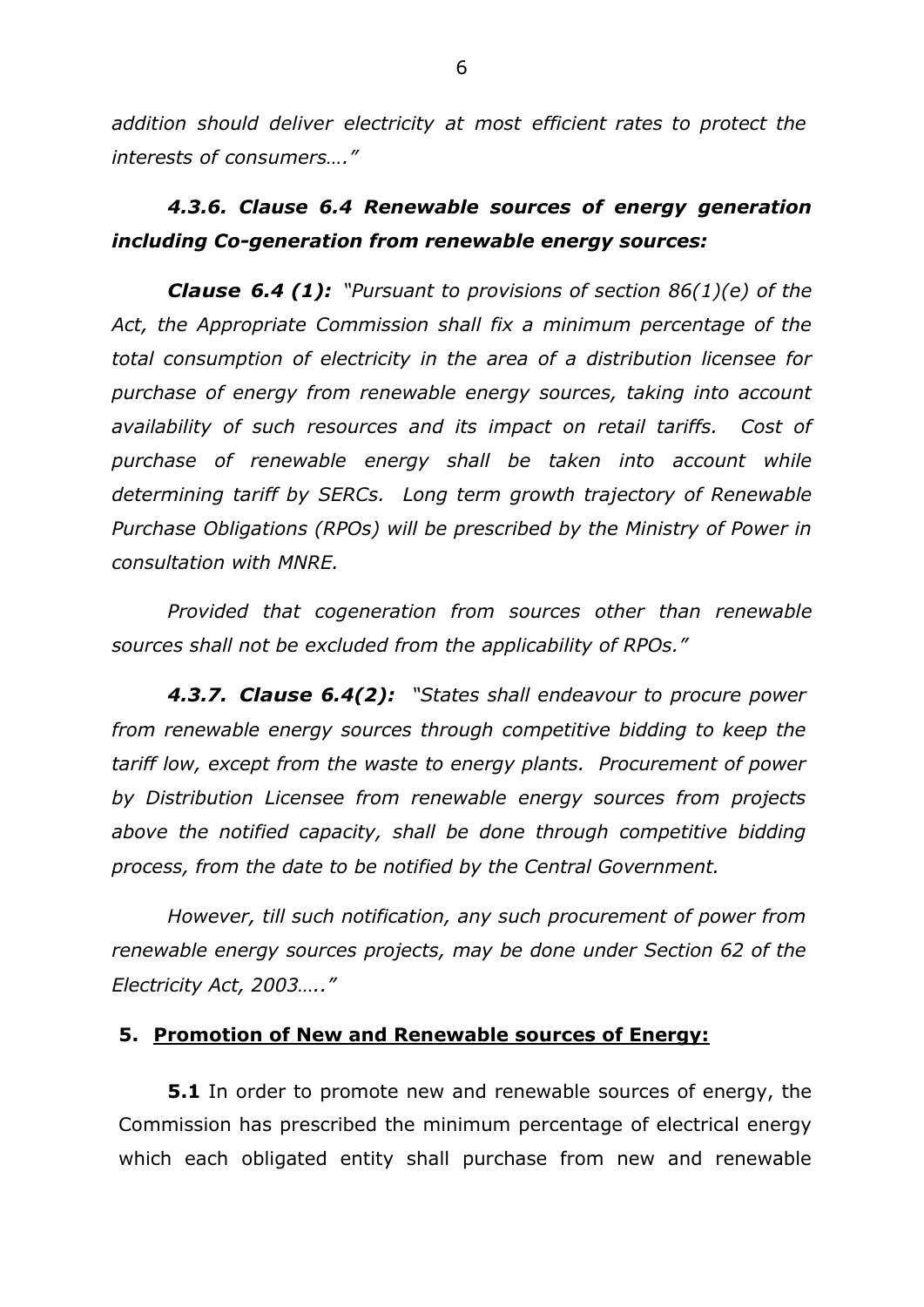sources generators. The obligated entity shall comply with the provisions as stipulated in the Commission's Renewable Purchase Obligations Regulations, 2010, as amended from time to time.

#### **6. Applicability of the proposed Order:**

**6.1.** The tariff fixed in this Consultative paper shall be applicable to all Municipal Solid Waste (MSW) based power generating plants in the State of Tamil Nadu commissioned on 01-04-2019 or after the date of issue of the order for sale of electricity to the distribution licensee. The open access charges and other terms and conditions specified in this Order shall be applicable to all the municipal solid waste projects irrespective of their date of commissioning.

**6.2.** The Ministry of Power, Government of India vide Gazette Notification dated 28-01-2016 issued the revised Tariff Policy wherein it was provided in Clause 6.4 (1) (ii) that the Distribution Licensees shall compulsorily procure 100% power produced from all the Waste-to-Energy plants in the State, in the ratio of their procurement of power from all sources including their own, at the tariff determined by the Appropriate Commission under Section 62 of the Act.

**6.3.** In exercise of powers vested under Section 86(1)(a), (b) and (c) read with (e) and Section 62(1) of the Electricity Act, 2003 and all other powers enabling it in this behalf, through this Consultative paper, the Tamil Nadu Electricity Regulatory Commission proposes to determine tariff and related dispensation for the purchase of power by the Distribution Licensees from municipal solid waste based power generating plants in the State.

#### **7. Tariff Review Period/Control Period**

The tariff determined in this particular control period shall apply to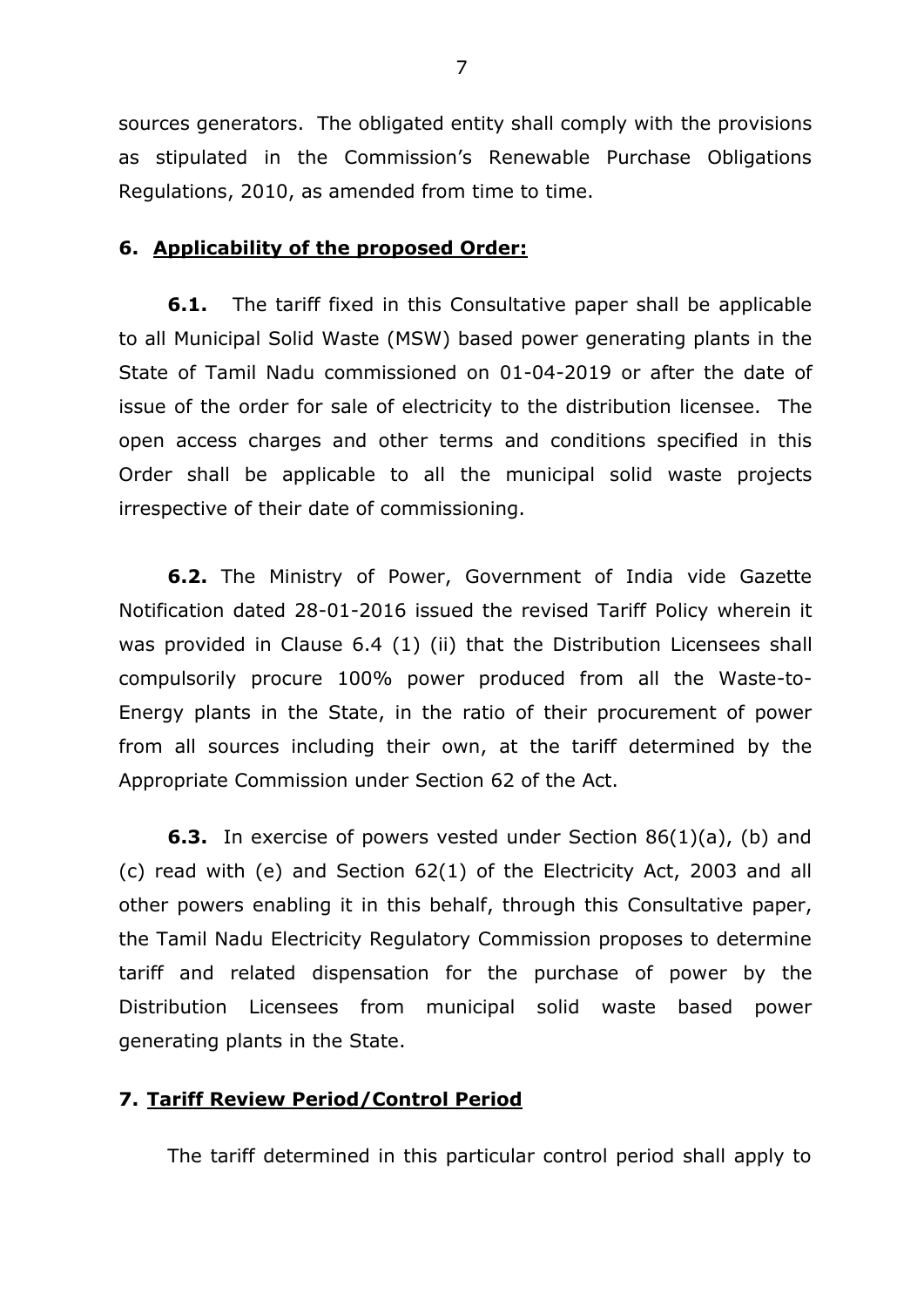all projects which are commissioned within that period and the tariff determined for a project shall remain in effect for the whole project life of 20 years from the date of grid connectivity i.e. the date of commissioning.

## **8. Tariff Determination Process**

**8.1**. The Commission has issued the Regulations on Power Procurement from New and Renewable Sources of Energy Regulation, 2008. Important provisions of the Regulation which emphasis on promotion of NCES is reproduced below for reference:

### *"4. Determination of Tariff*

*(1) The Commission shall follow the process mentioned below for the determination of tariff for the power from new and renewable sources based generators, namely:-*

- *a) initiating the process of fixing the tariff either suo motu or on an application filed by the distribution licensee or by the generator.*
- *b) inviting public response on the suo motu proceedings or on the application filed by the distribution licensee or by the generator.*
- *c) Omitted*
- d) *issuing general / specific tariff order for purchase of power from new and renewable sources based generators.* "

### **9. Tariff / Pricing Methodology**

**9.1.** Tariff /Pricing Methodology specified in Regulation 4 of the Commission's New and Renewable Sources of Energy Regulation, 2008 also details the basic guidelines on the Tariff / Pricing Methodology. Important provisions in the Regulations are reproduced below: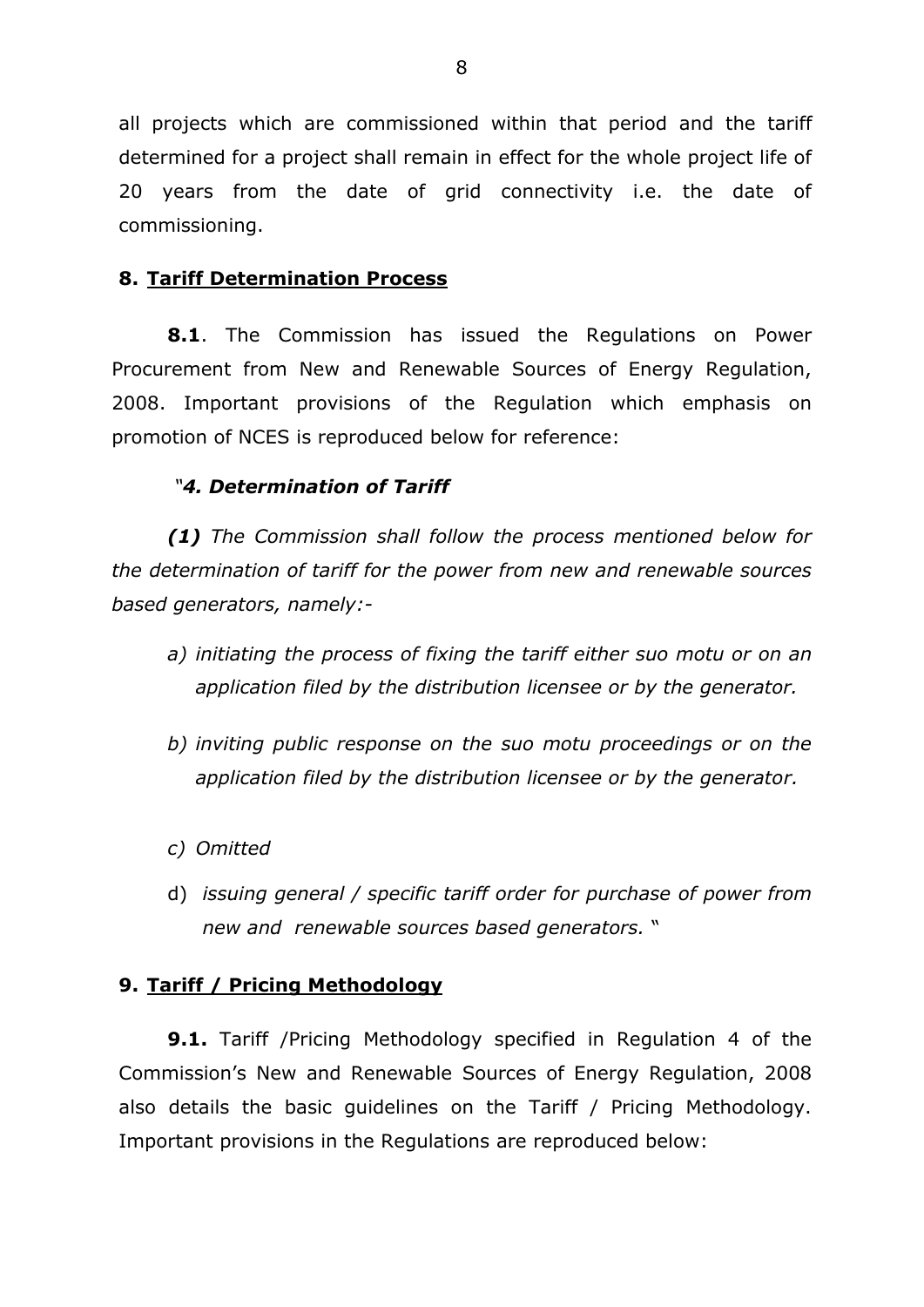*"4(2). While deciding the tariff for power purchase by distribution licensee from new and renewable sources based generators, the Commission shall, as far as possible, be guided by the principles and methodologies specified by:*

*(a) Central Commission*

- *(b) National Electricity Policy*
- *(c) Tariff Policy*
- *(d) Rural Electrification Policy*
- *(e) Forum of Regulators (FOR)*
- *(f) Central and State Governments*

*4(3). The Commission shall, by a general or specific order, determine the tariff for the purchase of power from each kind of new and renewable sources based generators by the distribution licensee. In case of small hydro projects with a capacity of more than 5MW but not exceeding 25 MW capacities, Commission decide the tariff on case to case basis.*

*Provided where the tariff has been determined by following transparent process of bidding in accordance with the guidelines issued by the Central Government, as provided under section 63 of the Act, the Commission shall adopt such tariff.*

*4(4). While determining the tariff, the Commission may, to the extent possible consider to permit an allowance / disincentive based on technology, fuel, market risk, environmental benefits and social impact etc., of each type of new and renewable source.*

*4(5). While determining the tariff, the Commission shall adopt appropriate financial and operational parameters.*

*4(6). While determining the tariff, the Commission may adopt appropriate tariff methodology".*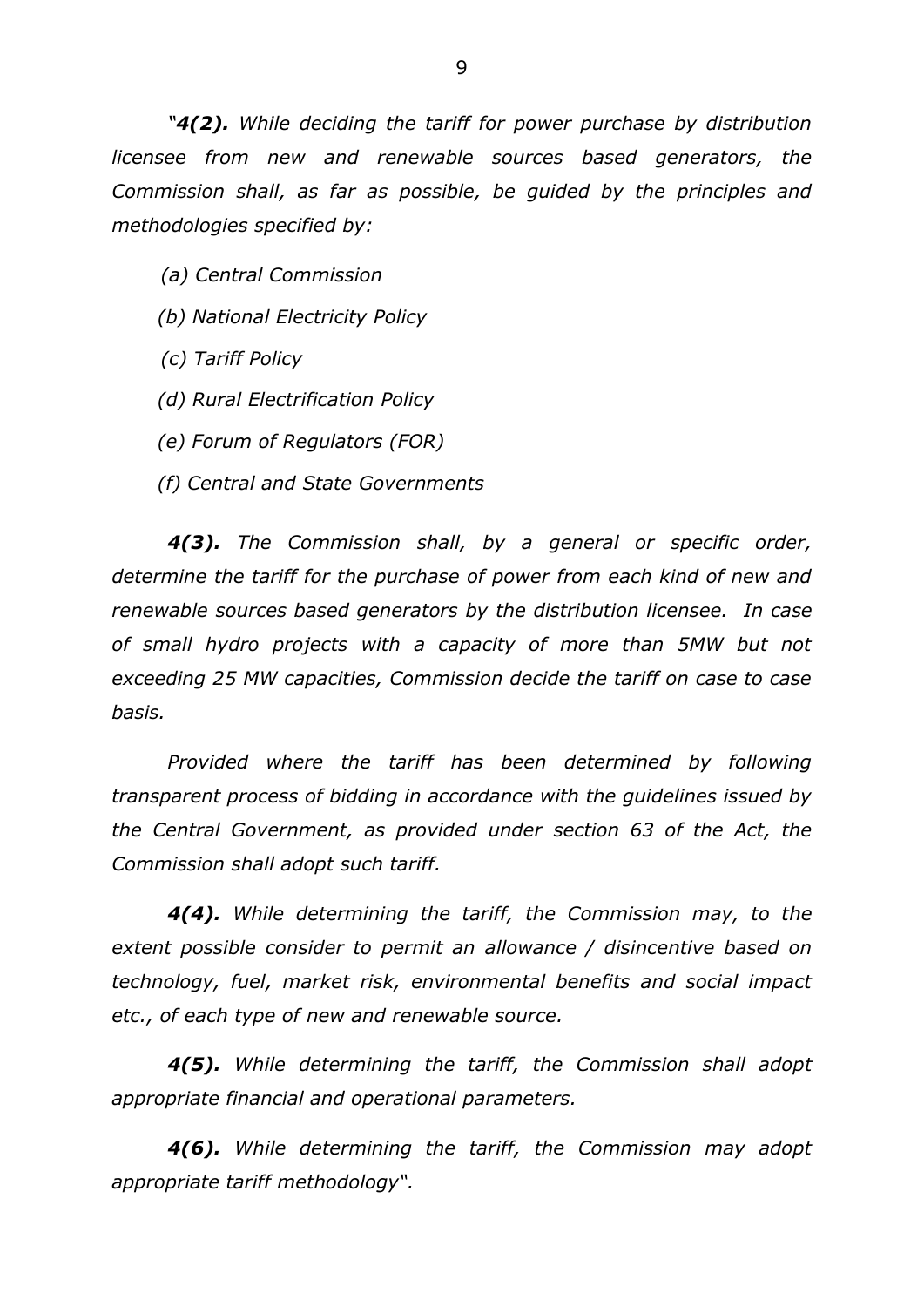#### **10. Cost-Plus Tariff Determination**

**10.1.** Regulation 4(6) of "Power Procurement from New and Renewable Sources of Energy Regulations, 2008" empowers the Commission to adopt "appropriate tariff methodology" to determine the tariff for generation of energy from municipal solid waste.

**10.2.** Cost- plus tariff determination is a more practical method. It can be easily designed to provide adequate returns to the investor and a surety of returns will lead to larger investment in municipal solid waste plants.

**10.3.** On 17-04-2017, the CERC had issued CERC (Terms and Conditions for Tariff determination from Renewable Energy Sources) Regulations, 2017 specifying the norms and terms and conditions for various non-conventional sources of energy.

#### **11. Single Part Tariff**

11.1. Two part tariff is generally adopted when the variable component is significant. As the municipal solid waste plant does not require any purchase of Fuel, the Fuel Cost, Gross Calorific Value and Specific Fuel Consumption are considered as not applicable. Hence, the Commission proposes to adopt single part levellised tariff for fixed cost.

#### **12. Tariff Components:**

**12.1.** The Commission has carried out a detailed analysis of the existing policies/procedures and commercial mechanisms in respect of power generation from municipal solid waste power plants. The tariff determined in a cost plus scenario, would depend significantly on the following operating and financial parameters: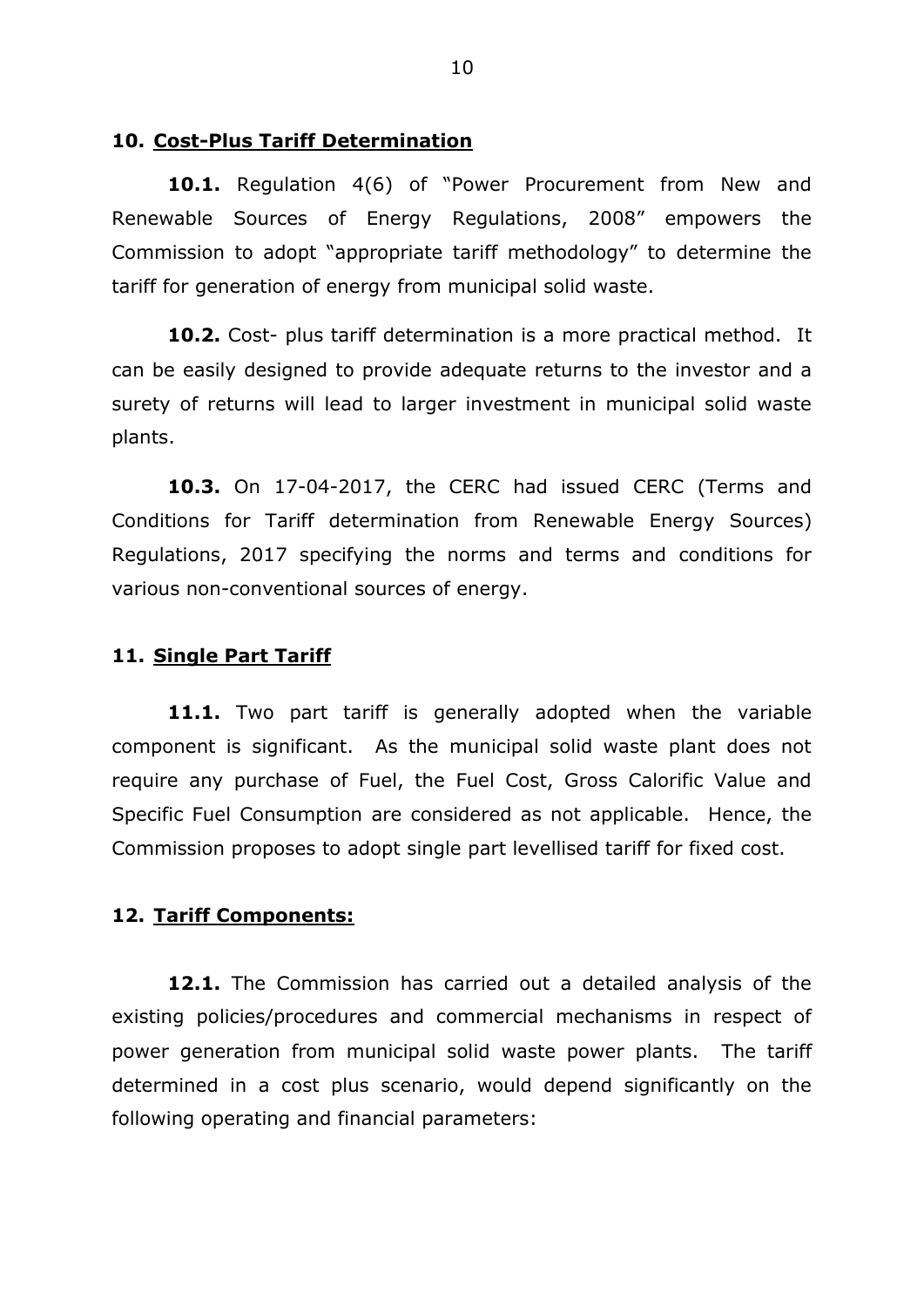- 1. Capital Cost
- 2. Life of Plant and Machinery
- 3. Plant Load Factor
- 4. Debt-Equity ratio
- 5. Term of loan and Interest
- 6. Return on Equity
- 7. Components of Working Capital
- 8. Interest on Working Capital
- 9. Operation and Maintenance Expenses
- 10. Depreciation
- 11. Auxiliary Consumption
- 12. Fuel Cost

### **12.2. Capital Cost:**

**12.2.1.** The Capital cost is one of the most important parameters for municipal solid waste power projects for tariff determination. The CERC in its Statement of Reasons dated 18-04-2017 has discussed in detail for fixing the Capital Cost for the municipal solid waste power projects.

 *"44.1. The Commission has analyzed the comments & observations submitted by the stakeholder. Since the Commission has decided to provide only project specific tariff for MSW/RDF, it does not find any material reason for providing capital cost for MSW/RDF based projects".* 

In view of the above, the CERC has not fixed the Capital Cost.

**12.2.2.** As the capital cost for preprocessing comes to around 35%- 40% of entire capital cost, 40% of the capital cost has been considered as a capital cost of preprocessing facility for MSW.

**12.2.3.** The Commission in Order No.3 of 2017 dated 28-03-2017 had considered Rs.16.00 Crores / MW as the capital cost.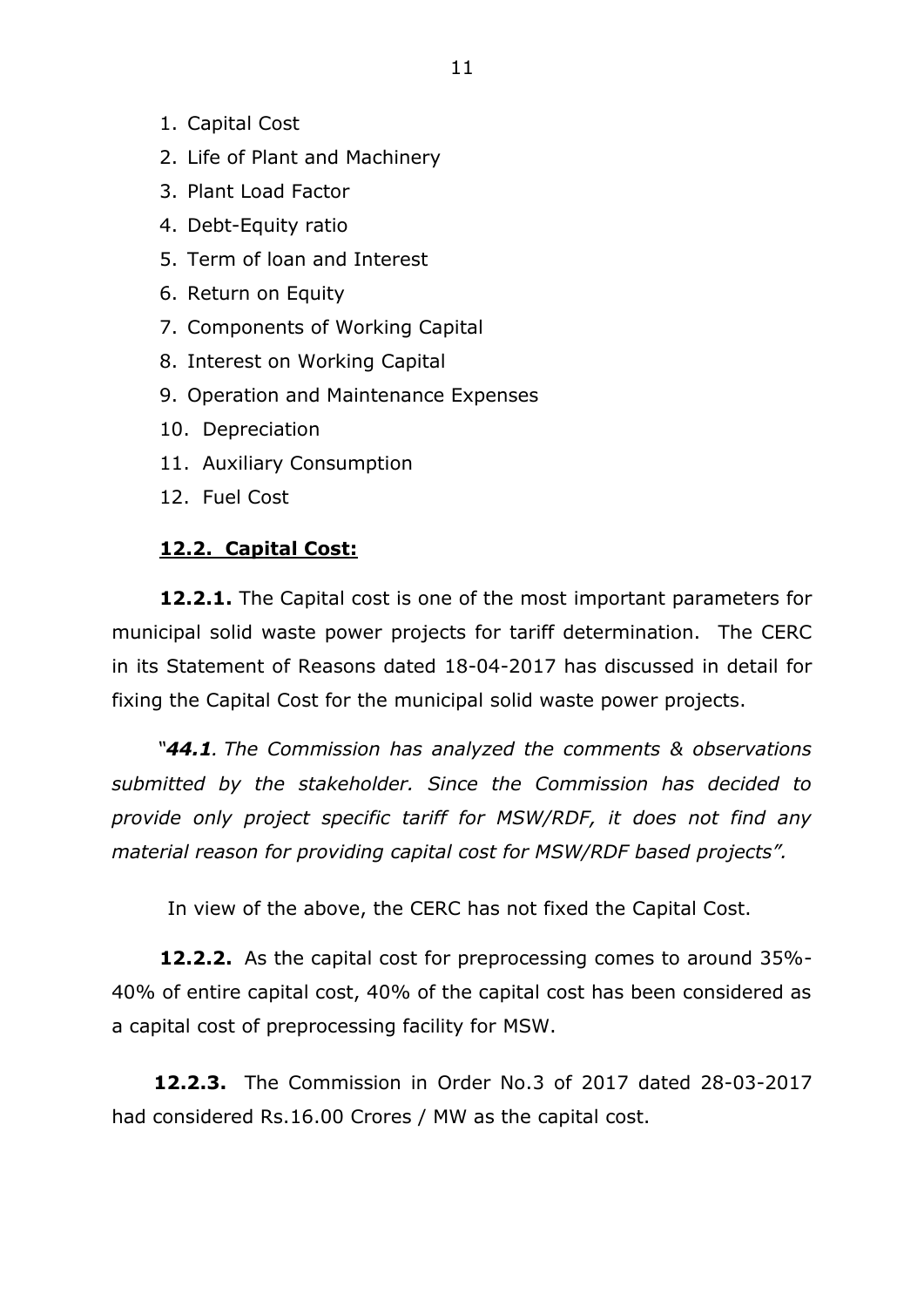**12.2.4.** The capital cost adopted/ proposed by other Regulatory Commissions are as follows:

| <b>Electricity</b><br><b>Regulatory</b><br><b>Commission</b> | Date of Order/<br><b>Regulation</b>                                                                                                                 | <b>Capital Cost</b>                                                                           |
|--------------------------------------------------------------|-----------------------------------------------------------------------------------------------------------------------------------------------------|-----------------------------------------------------------------------------------------------|
| Telangana                                                    | Order dated 13-06-<br>2016 in O.P.No.18 of<br>2016 (RDF/MSW)                                                                                        | MSW - Rs.14.00 Crores/MW<br>RDF - Rs.9.00 Crores/MW                                           |
| <b>MPERC</b>                                                 | Order dated 29-06-<br>2016                                                                                                                          | Rs.15.00 Crores/MW<br>(inclusive of Power Evacuation<br>Cost)                                 |
| <b>GERC</b>                                                  | Order No.4 of 2016<br>(MSW Project) dated<br>10-11-2016<br>and<br>extended by way of<br>Motu<br>Petition<br>Suo<br>No.1654/2017 dated<br>23-10-2017 | <b>Mass Incineration</b><br>Rs.16.00 Crores/MW<br>RDF based Incineration<br>Rs.9.00 Crores/MW |
| <b>BERC</b>                                                  | dated $24-9-$<br>Order<br>2015 in Case No.22/<br>2015 (MSW Project)                                                                                 | Rs.17.86 Crores/MW                                                                            |
| <b>JSERC</b>                                                 | $21 - 06 -$<br>Order dated<br>2017                                                                                                                  | Rs.16.20 Crores/MW                                                                            |
| <b>MERC</b>                                                  | $05 - 02 -$<br>Order<br>dated<br>2018                                                                                                               | Rs.17.97 Crores/MW                                                                            |
| Karnataka                                                    | Order dated 19-09-<br>2016                                                                                                                          | Rs.17.00 Crores/MW                                                                            |
| Kerala                                                       | Order dated 06-03-<br>2018                                                                                                                          | Rs.16.52 Crores/MW                                                                            |

Comparing the capital cost adopted by other Commissions, it is proposed to adopt a capital cost of Rs.17.00 Crores/MW including all costs.

# **12.3. Life of Plant and Machinery**

**12.3.1**. The Commission had adopted 20 years as life of the Plant and Machinery in its Order No.3 of 2017 dated 28-03-2017.

**12.3.2.** The life of Plant and Machinery adopted /proposed by other commissions is as follows: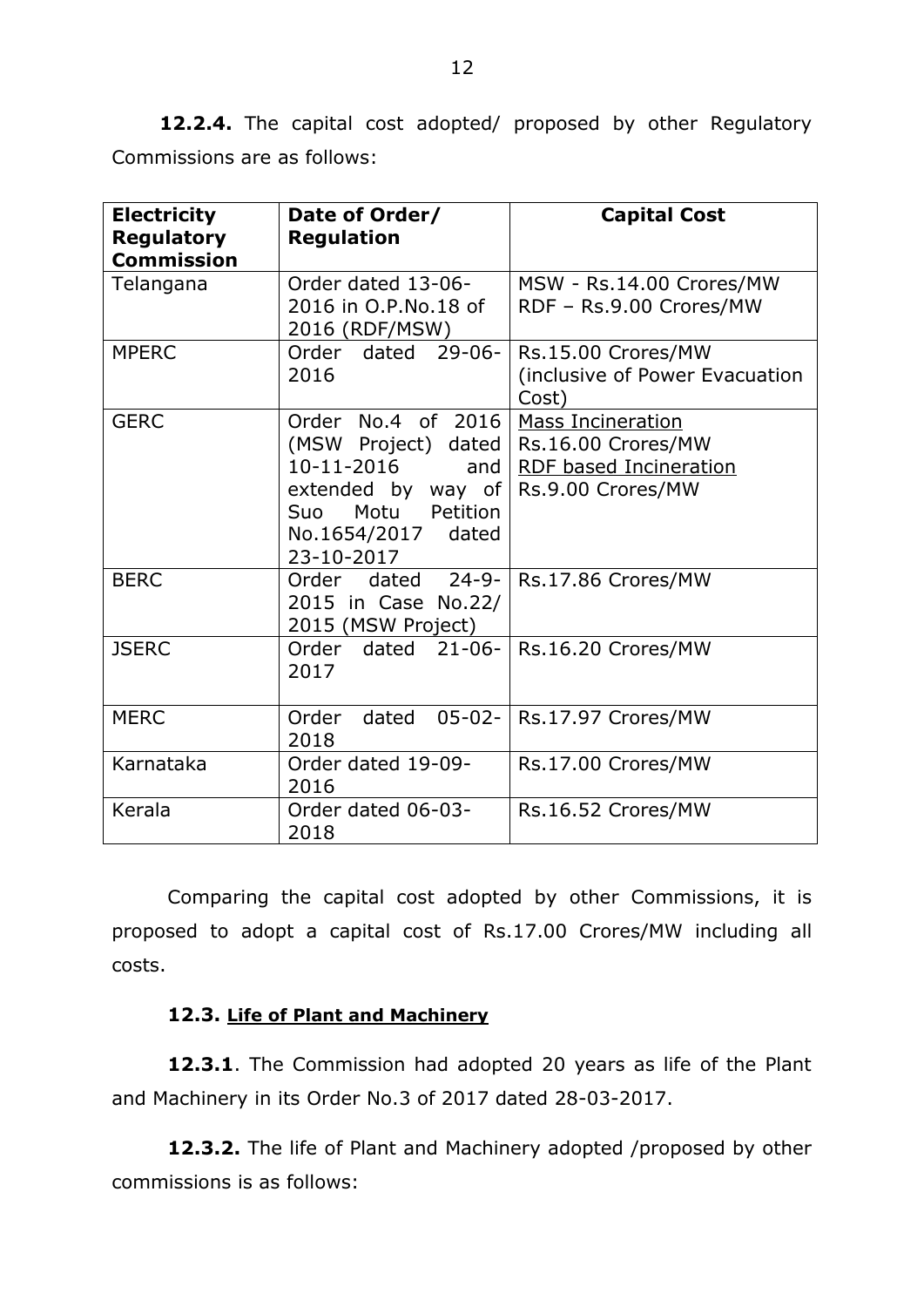| <b>Electricity</b><br><b>Regulatory</b><br><b>Commission</b> | Date of Order/ Regulation                                                                                                         | <b>Useful Life of</b><br><b>Plant for MSW</b><br>projects |
|--------------------------------------------------------------|-----------------------------------------------------------------------------------------------------------------------------------|-----------------------------------------------------------|
| Telangana                                                    | Order dated 13-06-2016 in                                                                                                         | 20 years                                                  |
|                                                              | O.P.No.18 of 2016 (RDF/MSW)                                                                                                       |                                                           |
| <b>MPERC</b>                                                 | Order dated 29-06-2016                                                                                                            | 20 years                                                  |
| <b>GERC</b>                                                  | Order No.4 of 2016 (MSW Project)<br>dated 10-11-2016 and extended by<br>way of Suo Motu Petition<br>No.1654/2017 dated 23-10-2017 | 20 years                                                  |
| <b>BERC</b>                                                  | Order dated 24-9-2015 in Case<br>No.22/ 2015 (MSW Project)                                                                        | 25 years                                                  |
| <b>JSERC</b>                                                 | Order dated 21-06-2017                                                                                                            | 20 years                                                  |
| <b>MERC</b>                                                  | Order dated 05-02-2018                                                                                                            | 20 years                                                  |
| Karnataka                                                    | Order dated 19-09-2016                                                                                                            | 20 years                                                  |
| Kerala                                                       | Order dated 06-03-2018                                                                                                            | 20 years                                                  |

**12.3.2.** Commission proposes to adopt 20 years as useful life of Plant and Machinery for MSW based power projects.

# **12.4. Plant Load Factor (PLF):**

**12.4.1.** The Commission had adopted a normative PLF level of 75% in its Order No.3 of 2017 dated 28-03-2017.

**12.4.2.** The life of Plant Load Factor adopted /proposed by other commissions is as follows:

| <b>Electricity</b><br><b>Regulatory</b><br><b>Commission</b> | Date of Order/<br><b>Regulation</b> | <b>Plant Load Factor</b> |
|--------------------------------------------------------------|-------------------------------------|--------------------------|
| Telangana                                                    | Order dated 13-06-                  | <b>RDF</b>               |
|                                                              | 2016 in O.P.No.18 of                | I Year: 65%              |
|                                                              | 2016 (RDF/MSW)                      | II Year onwards: 80%     |
|                                                              |                                     | <b>MSW</b>               |
|                                                              |                                     | I Year: 65%              |
|                                                              |                                     | II Year onwards: 75%     |
| <b>MPERC</b>                                                 | Order<br>$29 - 06 -$<br>dated       | $1st$ Year - 65%         |
|                                                              | 2016                                | $2nd$ Year onwards - 75% |
| <b>GERC</b>                                                  | No.4 of 2016<br>Order               | <b>Mass Incineration</b> |
|                                                              | (MSW Project) dated                 | $1st$ year – 65% and     |
|                                                              | 10-11-2016<br>and                   | $2nd$ year onwards - 75% |
|                                                              | extended by<br>way of               | RDF based Incineration   |
|                                                              | Petition  <br>Motu<br><b>Suo</b>    | $1st$ year - 65% and     |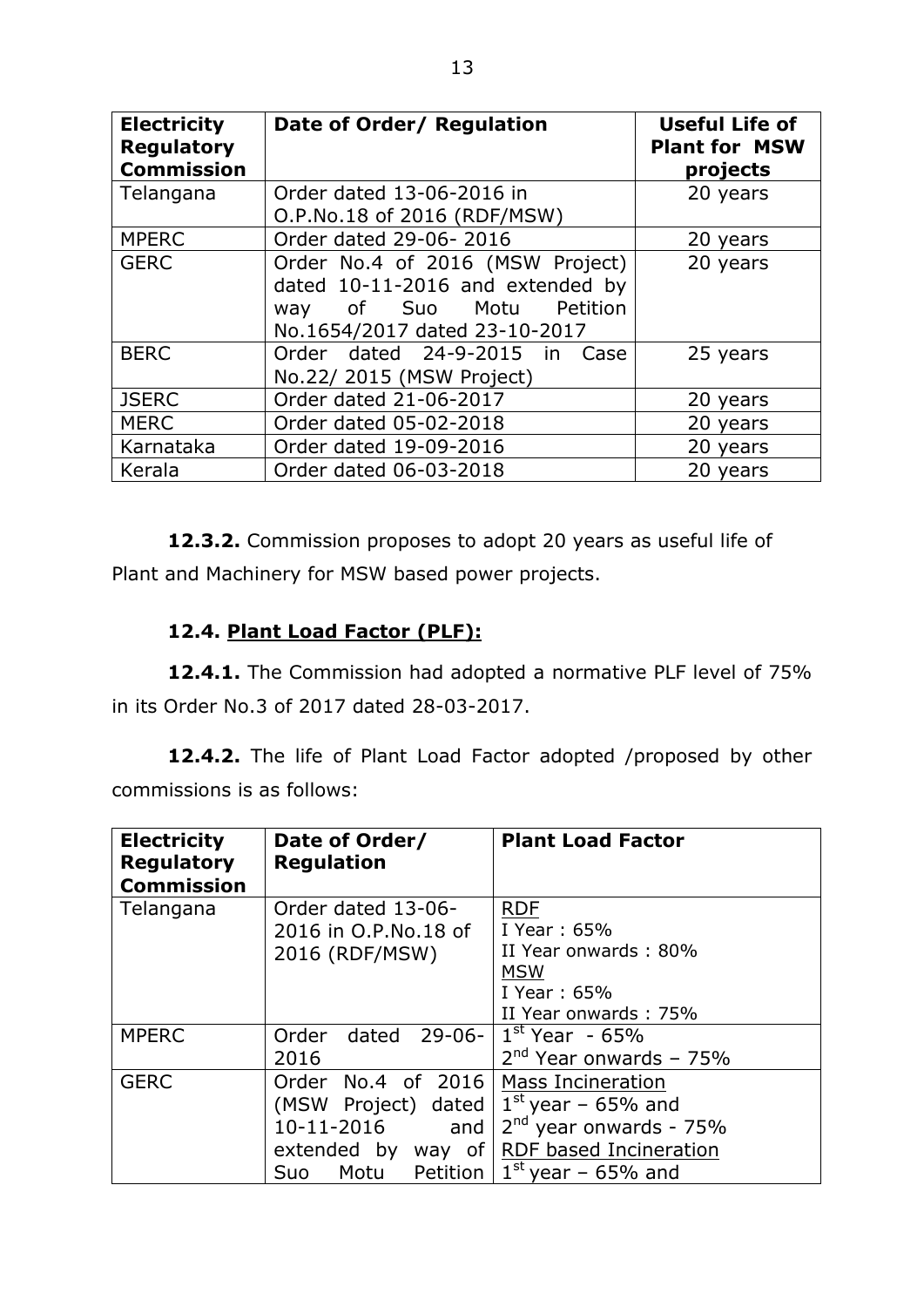|              |                     | No.1654/2017 dated $2^{nd}$ year onwards - 80% |
|--------------|---------------------|------------------------------------------------|
|              | 23-10-2017          |                                                |
| <b>BERC</b>  | Order dated 24-9-   | a)During $1st$ year after                      |
|              | 2015 in Case No.22/ | stabilization 60% and                          |
|              | 2015 (MSW Project)  | b) $2^{nd}$ year onwards 85.62%                |
| <b>JSERC</b> | Order dated 21-06-  | $1st$ Year - 65%                               |
|              | 2017                | $2nd$ Year onwards - 75%                       |
| <b>MERC</b>  | Order dated 05-02-  | $1st$ Year - 65%                               |
|              | 2018                | $2nd$ Year onwards - 80%                       |
| Karnataka    | Order dated 19-09-  | $1st$ Year - 65%                               |
|              | 2016                | $2nd$ Year onwards - 75%                       |
| Kerala       | Order dated 06-03-  | $1st$ Year - 65%                               |
|              | 2018                | $2nd$ Year onwards - 75%                       |

**12.4.2.** In respect of PLF, the Commission proposes to adopt a normative PLF level of 75% for MSW based projects. For any generation beyond the normative PLF, an incentive would be adequate for the additional efforts and to meet the wear and tear of the plant and equipment and therefore Commission proposes an incentive of 25 paise per unit which is already in practice in respect of Conventional Power Stations and for Bagasse based co-generation plants.

## **12.5. Debt-Equity ratio**

**12.5.1.** Commission has adopted a Debt-Equity ratio of 70:30 in all the other Renewable Sources based Tariff Orders viz. Solar, Wind, Biomass based power plants and Bagasse based Co-generation Plants.

**12.5.2.** The Commission had adopted the Debt-Equity Ratio of 70:30 in its Order No.3 of 2017 dated 28-03-2017.

**12.5.3.** Hence, in this Consultative Paper on municipal solid waste plants also, Commission proposes a Debt-Equity ratio of 70:30.

## **12.6. Term of loan and Interest:**

**12.6.1.** Commission in all other Renewable Sources based Tariff Orders has adopted the term of loan as 10 (ten) years with a moratorium period of one year for the municipal solid waste projects.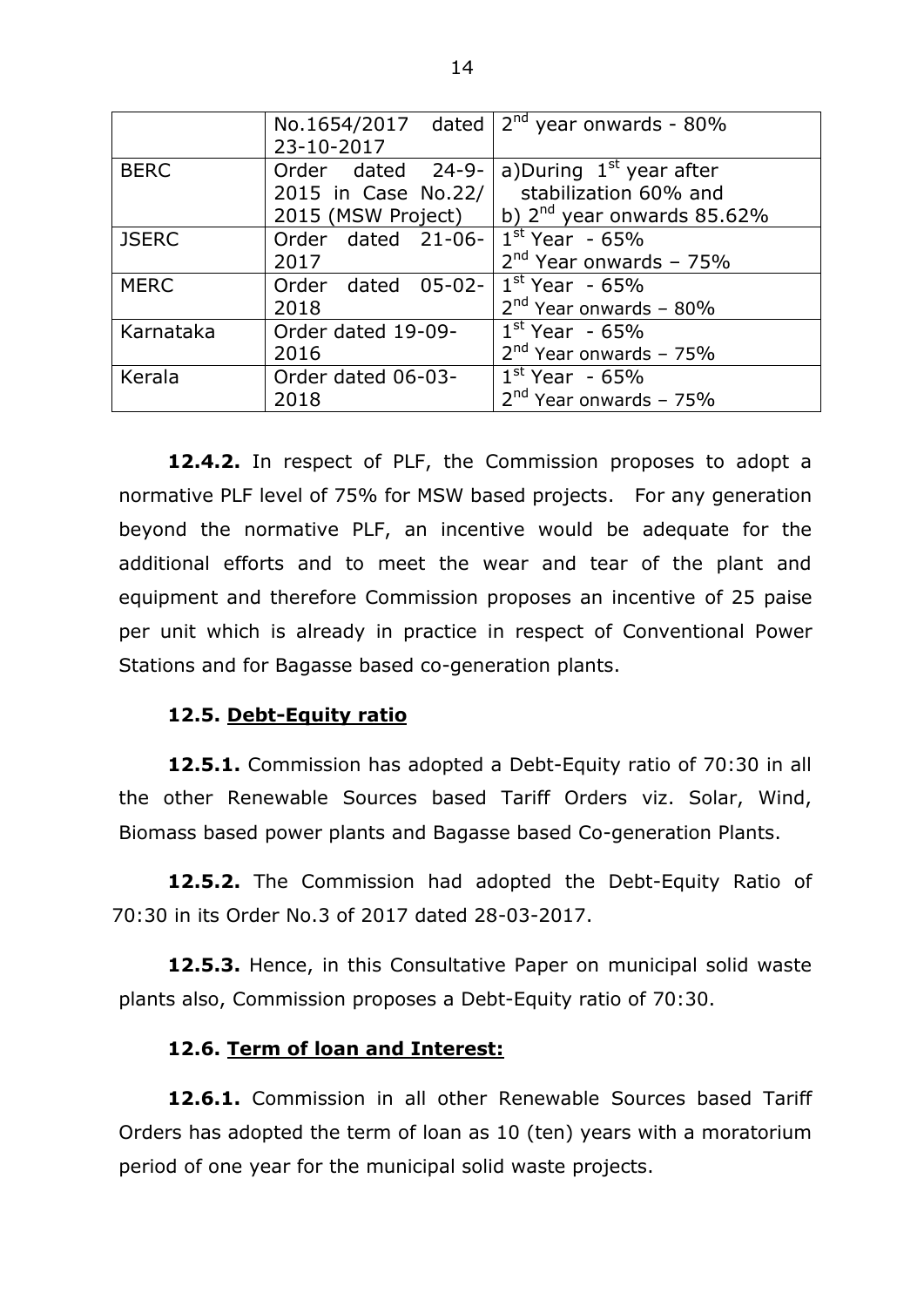**12.6.2.** The Commission had adopted the Term of Loan as 10 (ten) years with a moratorium period of one year and the rate of interest as 11% p.a. in its Order No.3 of 2017 dated 28-03-2017.

**12.6.3.** The Interest on Debt adopted/ proposed by other Commissions is as follows:

| <b>Electricity</b><br><b>Regulatory</b><br><b>Commission</b> | Date of Order/ Regulation                                                                                                         | <b>Interest on</b><br><b>Debt</b> |
|--------------------------------------------------------------|-----------------------------------------------------------------------------------------------------------------------------------|-----------------------------------|
| Telangana                                                    | Order dated 13-06-2016 in                                                                                                         | 12.00%                            |
|                                                              | O.P.No.18 of 2016 (RDF/MSW)                                                                                                       |                                   |
| <b>MPERC</b>                                                 | Order dated 29-06-2016                                                                                                            | 12.00%                            |
| <b>GERC</b>                                                  | Order No.4 of 2016 (MSW Project)<br>dated 10-11-2016 and extended<br>by way of Suo Motu Petition<br>No.1654/2017 dated 23-10-2017 | 11.80%                            |
| <b>BERC</b>                                                  | Order dated 24-9-2015 in Case<br>No.22/ 2015 (MSW Project)                                                                        | 13.00%                            |
| <b>JSERC</b>                                                 | Order dated 21-06-2017                                                                                                            | 12.30%                            |
| <b>MERC</b>                                                  | Order dated 05-02-2018                                                                                                            | 10.99%                            |
| Karnataka                                                    | Order dated 19-09-2016                                                                                                            | 12.00%                            |
| Kerala                                                       | Order dated 06-03-2018                                                                                                            | 9.90%                             |

**12.6.4.** CERC in its CERC (Terms and Conditions for Tariff determination from Renewable Energy Sources) Regulations, 2017 dated 17-04-2017, has proposed normative interest rate of two hundred (200) basis points above the average State Bank of India MCLR (One year Tenor) prevalent during the last available six months.

**12.6.5.** The prevalent lending rate being the marginal cost of funds based lending rate at which the bank prices all its loans, the Commission proposes the latest MCLR rate of 1 year of 8.55% notified by the State Bank of India on 01-09-2018 plus 200 points which is 10.55% p.a.

**12.6.5.** Hence, in the Consultative Paper, the Commission proposes to adopt the rate of interest on debt as 10.55% p.a.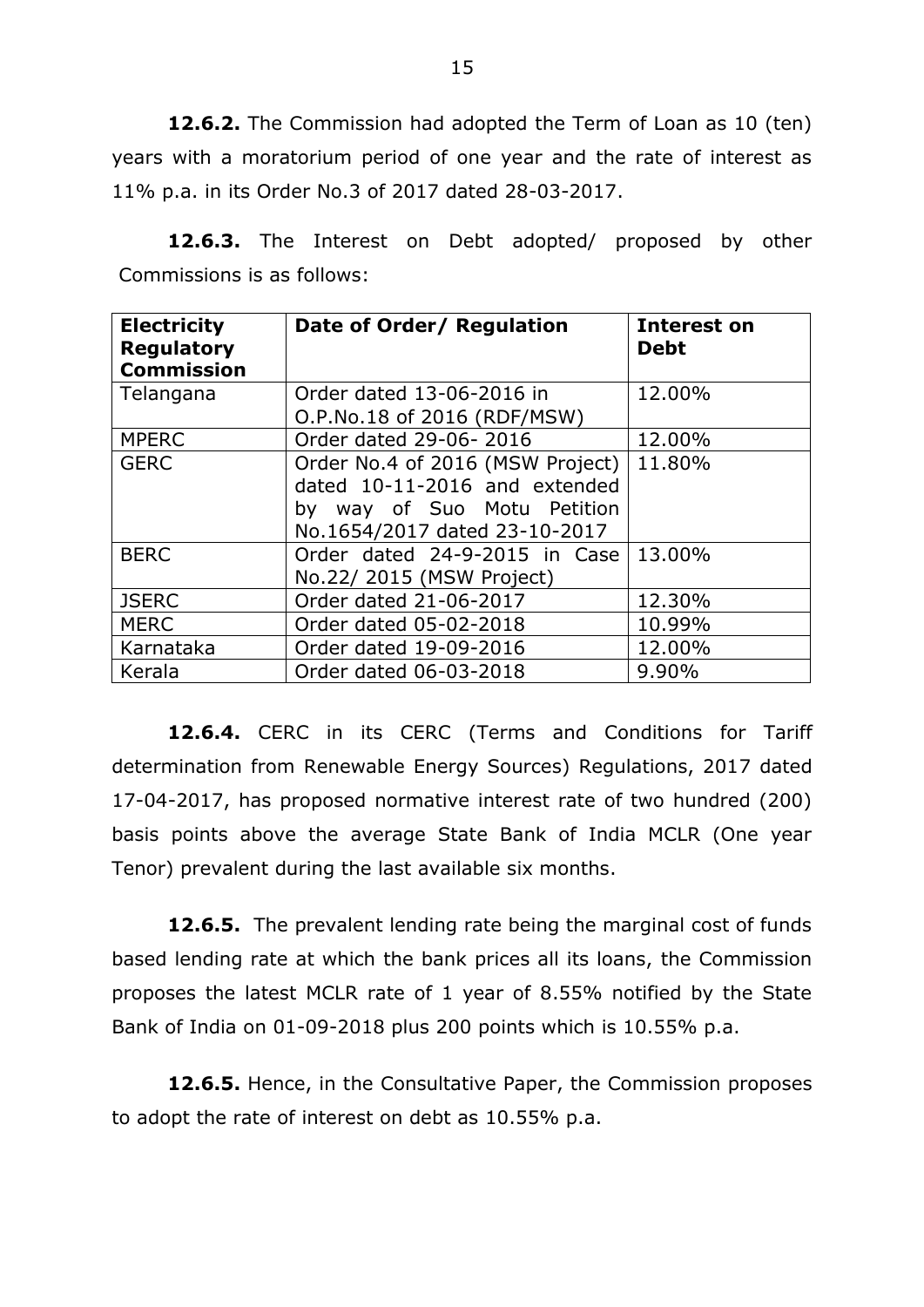**12.6.6.** After considering all the above, the Commission propose to adopt a term of 10 years with 1 year moratorium as adopted by the Commission in its previous orders on Wind, Biomass power and Solar.

## **12.7. Return on Equity:**

**12.7.1.** The Commission had adopted the Return on Equity as 20% (pre-tax) in its Order No.3 of 2017 dated 28-03-2017.

**12.7.2.** The Return on Equity adopted/proposed by other commissions is as follows:

| <b>Electricity</b> | Date of Order/ Regulation                                                                                                             | <b>Return on Equity</b>                                                                                                  |
|--------------------|---------------------------------------------------------------------------------------------------------------------------------------|--------------------------------------------------------------------------------------------------------------------------|
| <b>Regulatory</b>  |                                                                                                                                       |                                                                                                                          |
| <b>Commission</b>  |                                                                                                                                       |                                                                                                                          |
| Telangana          | Order dated 13-06-2016 in<br>O.P.No.18 of 2016 (RDF/MSW)                                                                              | 16% (Post Tax)                                                                                                           |
| <b>MPERC</b>       | Order dated 29-06-2016                                                                                                                | 20% (Pre Tax)                                                                                                            |
| <b>GERC</b>        | Order No.4 of 2016 (MSW<br>Project) dated 10-11-2016 and<br>extended by way of Suo Motu<br>Petition No.1654/2017 dated 23-<br>10-2017 | 14%                                                                                                                      |
| <b>BERC</b>        | Order dated 24-9-2015 in Case<br>No.22/ 2015 (MSW Project)                                                                            | First 10 years : $20\%$<br>$11th$ year onwards :<br>24%                                                                  |
| <b>JSERC</b>       | Order dated 21-06-2017                                                                                                                | First 10 years: $20\%$<br>$11th$ year onwards :<br>24%                                                                   |
| <b>MERC</b>        | Order dated 05-02-2018                                                                                                                | First 10 years :<br>20.34% (grossed up<br>for $I.Tax)$<br>$10^{th}$ year onwards :<br>24.47% (grossed up<br>for $I.Tax)$ |
| Karnataka          | Order dated 19-09-2016                                                                                                                | 16%                                                                                                                      |
| Kerala             | Order dated 06-03-2018                                                                                                                | 14% (Pre Tax)                                                                                                            |

**12.7.3.** Commission has adopted a RoE of 17.60% (pre-tax) per annum for Solar based power plants. Hence, Commission proposes to adopt the same to the municipal solid waste power plants also.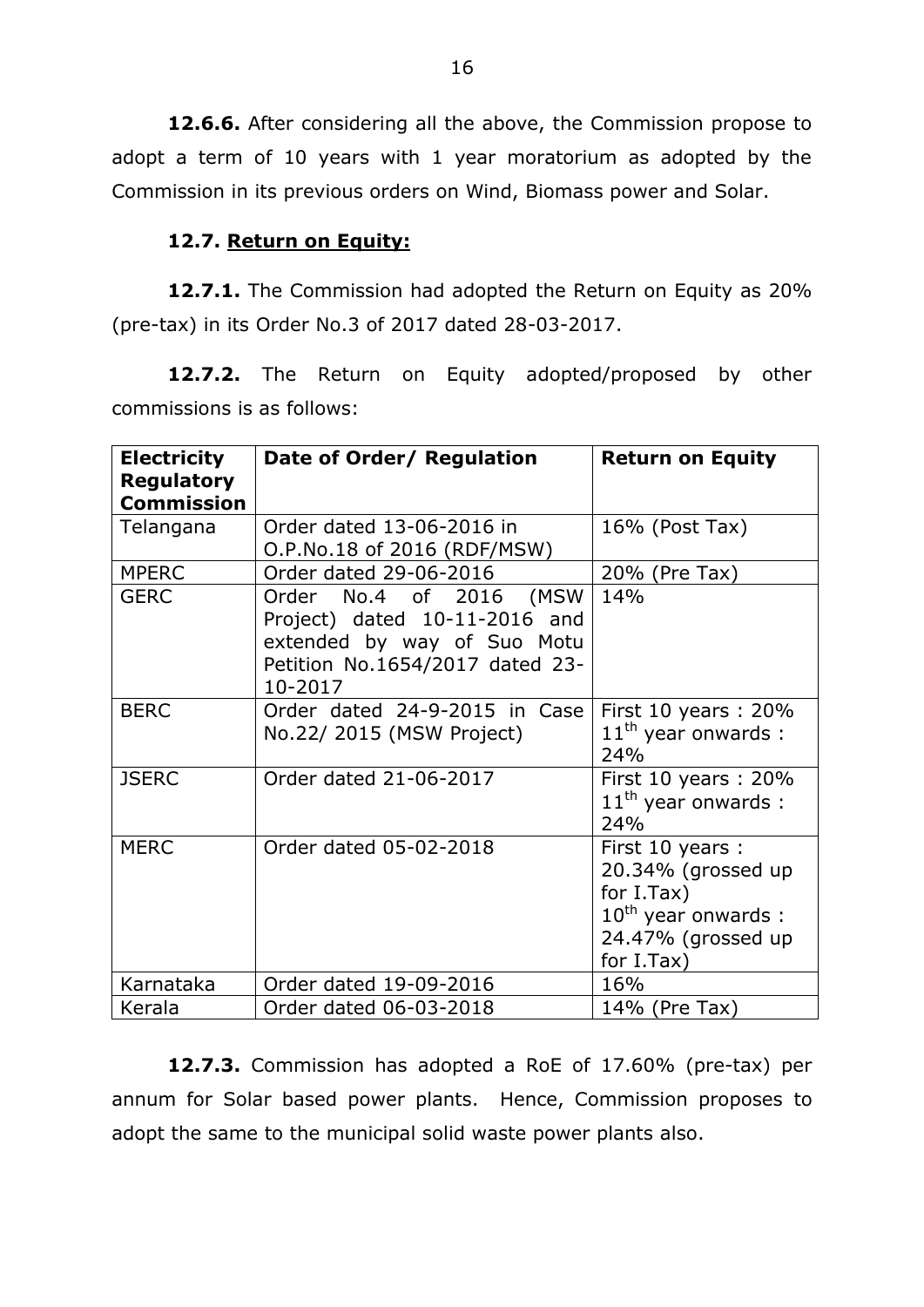## **12.8. Components of Working Capital:**

**12.8.1.** As per the last Tariff Order No.3 of 2017 dated 28-03-2017, the working capital is based on the following norms:

- O & M Expenses One month
- $\triangleright$  Receivables Two months

**12.8.2.** The components of Working Capital adopted by other Commissions are as follows:

| <b>Electricity</b> | Date of Order/        | <b>Interest on Working Capital</b>                                     |
|--------------------|-----------------------|------------------------------------------------------------------------|
| <b>Regulatory</b>  | <b>Regulation</b>     |                                                                        |
| <b>Commission</b>  | Order dated 13-       |                                                                        |
| Telangana          | 06-2016 in            | a) O & M Expenses for one month.<br>b) Maintenance Spares @ 15% of O & |
|                    | O.P.No.18 of          | M                                                                      |
|                    | 2016 (RDF/MSW)        | c) Two months Receivables for sale of                                  |
|                    |                       | electricity calculated on target PLF                                   |
|                    |                       | d) Fuel cost for 4 months equivalent                                   |
|                    |                       | to normative PLF (only for RDF)                                        |
| <b>MPERC</b>       | $29 -$<br>Order dated | a) O & M expenses for one month.                                       |
|                    | 06-2016               | b) Receivables equivalent to 2                                         |
|                    |                       | months of energy charges based on                                      |
|                    |                       | normative CUF.                                                         |
|                    |                       | c) Maintenance spares $@15\%$ of O &                                   |
| <b>GERC</b>        | No.4<br>Order<br>0f   | M expenses.<br><b>RDF</b>                                              |
|                    | (MSW<br>2016          | a) Fuel Stock for 30 days                                              |
|                    | Project) dated 10-    | b) O & M expenses for one month                                        |
|                    | 11-2016<br>and        | c) Receivables of one month charges                                    |
|                    | extended by way       | for sale of electricity                                                |
|                    | Suo<br>Motu<br>of     | d) Maintenance Spares @ 1% of the                                      |
|                    | Petition              | capital cost escalated at 5% p.a.                                      |
|                    | No.1654/2017          |                                                                        |
|                    | dated 23-10-2017      | <b>Mass Incineration projects</b>                                      |
|                    |                       | a) O & M expenses for one month                                        |
|                    |                       | b) Receivables of one month charges                                    |
|                    |                       | for sale of electricity                                                |
|                    |                       | c) Maintenance Spares @ 1% of the                                      |
|                    |                       | capital cost escalated at 5% p.a.                                      |
| <b>BERC</b>        | Order dated 24-9-     | a) O & M expenses @ 1 month                                            |
|                    | 2015<br>in<br>Case    | b)Two month receivables and                                            |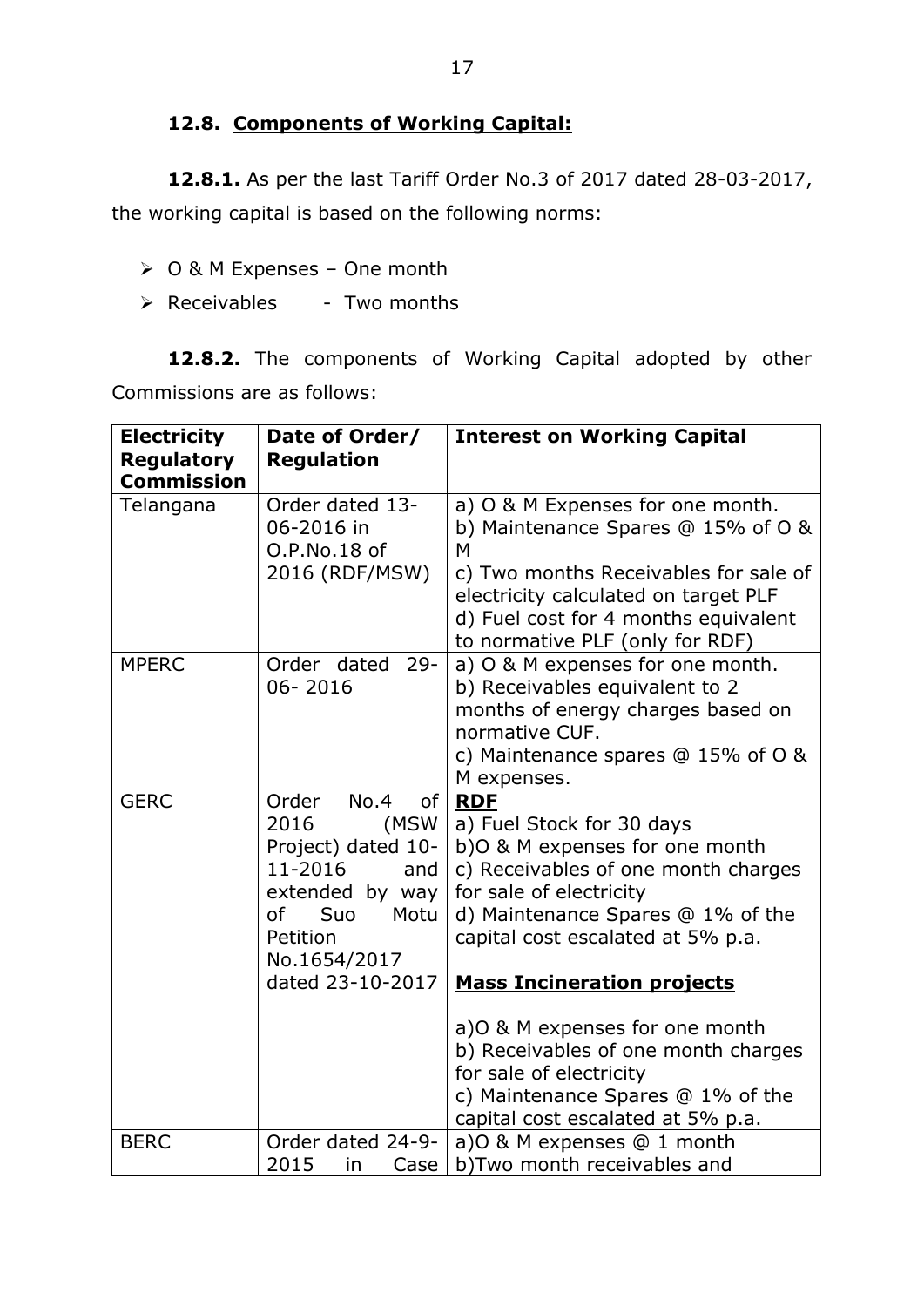|              | No.22/<br>2015<br>(MSW Project) | c) Maintenance Spares @ 15% of<br><b>O&amp;M</b>                                                                   |
|--------------|---------------------------------|--------------------------------------------------------------------------------------------------------------------|
| <b>JSERC</b> | Order dated 21-<br>06-2017      | a) O & M expenses for one month;<br>b) Receivables Two months<br>c) Maintenance spares @ 15% of<br>O & M expenses. |
| <b>MERC</b>  | Order dated 05-<br>02-2018      | a) O & M expenses for one month;<br>b) Receivables Two months<br>c) Maintenance spares @ 15% of<br>O & M expenses. |
| Karnataka    | Order dated 19-<br>09-2016      | Receivables Two months                                                                                             |
| Kerala       | Order dated 06-<br>03-2018      | a) O & M expenses for one month;<br>b) Receivables Two months<br>c) Maintenance spares @ 15% of<br>O & M expenses. |

**12.8.3.** In respect of municipal solid waste there is no expenditure in respect of fuel cost. Hence, Commission proposes to consider O & M expenses at one month and Receivables at two months as components of working capital.

## **12.9. Rate of Interest on Working Capital:**

**12.9.1.** The Commission had adopted the Rate of Interest on Working Capital as 11.50% in its Order No.3 of 2017 dated 28-03-2017.

**12.9.2.** The rate of Interest on Working Capital adopted by other Commissions is as follows:

| <b>Electricity</b><br><b>Regulatory</b><br><b>Commission</b> | Date of Order/ Regulation                                                                                                            | <b>Rate of Interest</b><br>on Working<br>Capital |
|--------------------------------------------------------------|--------------------------------------------------------------------------------------------------------------------------------------|--------------------------------------------------|
| Telangana                                                    | Order dated 13-06-2016 in<br>O.P.No.18 of 2016 (RDF/MSW)                                                                             | 12.50%                                           |
| <b>MPERC</b>                                                 | Order dated 29-06-2016                                                                                                               | 12.50%                                           |
| <b>GERC</b>                                                  | Order No.4 of 2016 (MSW Project)<br>dated 10-11-2016 and extended by<br>Petition<br>way of Suo Motu<br>No.1654/2017 dated 23-10-2017 | 11.80%                                           |
| <b>BERC</b>                                                  | Order dated 24-9-2015 in Case<br>No.22/ 2015 (MSW Project)                                                                           | 13.50%                                           |
| <b>JSERC</b>                                                 | Order dated 21-06-2017                                                                                                               | 12.80%                                           |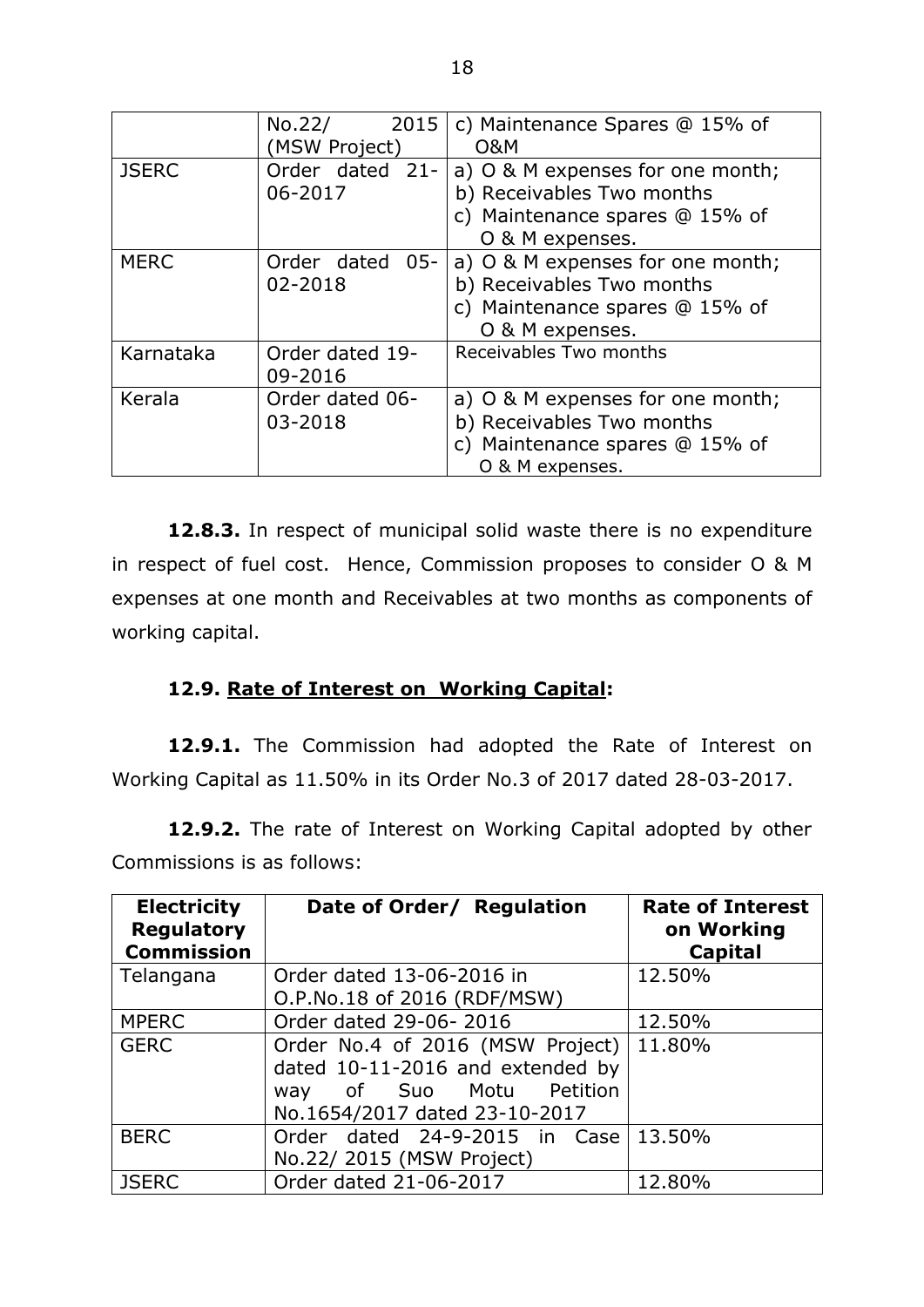| MERC        | Order dated 05-02-2018 | 11.49% |
|-------------|------------------------|--------|
| l Karnataka | Order dated 19-09-2016 | 12.50% |
| Kerala      | Order dated 06-03-2018 | 10.90% |

**12.9.2.** The prevalent lending rate being the marginal cost of funds based lending rate at which the bank prices all its loans, Commission decides to adopt the latest MCLR rate of 1 year of 8.55% notified by the State Bank of India on 01-09-2018 plus 300 points which is 11.55% p.a.

**12.9.3.** Hence, in the draft proposal, Commission proposes to adopt the rate of interest on working capital as 11.55% p.a.

## **12.10. Operation & Maintenance Expenses:**

**12.10.1.** As per the last Tariff Order No.3 of 2017 dated 28-03- 2017, the Commission allowed Operation & Maintenance Expenses of 5.50% of the capital cost with an annual escalation of 5.72% on plant and machinery by reckoning 85% of the capital cost as the cost of plant and machinery. With regard to land and civil works, which constitutes 15% of capital investment, 0.90% of 15% of capital cost would be allowed as Operation and maintenance expenditure every year with an annual escalation of 5.72%.

**12.10.2.** The O & M Expenses adopted/proposed by other commissions are as follows:

| <b>Electricity</b><br><b>Regulatory</b><br><b>Commission</b> | Date of Order/<br><b>Regulation</b> | <b>O &amp; M Expenses</b>        |
|--------------------------------------------------------------|-------------------------------------|----------------------------------|
| Telangana                                                    | Order dated 13-06-                  | 6% of CAPEX with an              |
|                                                              | 2016 in O.P.No.18 of                | escalation of 5.72%.             |
|                                                              | 2016 (RDF/MSW)                      |                                  |
| <b>MPERC</b>                                                 | $29 - 06 -$<br>Order<br>dated       | 5% of the capital cost with an   |
|                                                              | 2016                                | escalation of 5.72%.             |
| <b>GERC</b>                                                  | Order                               | No.4 of 2016   Mass Incineration |
|                                                              | (MSW<br>Project)<br>dated           | 6% of the capital cost with an   |
|                                                              | 10-11-2016<br>and                   | escalation of 5.72%.             |
|                                                              | extended<br><b>of</b><br>bv<br>way  | RDF based Incineration           |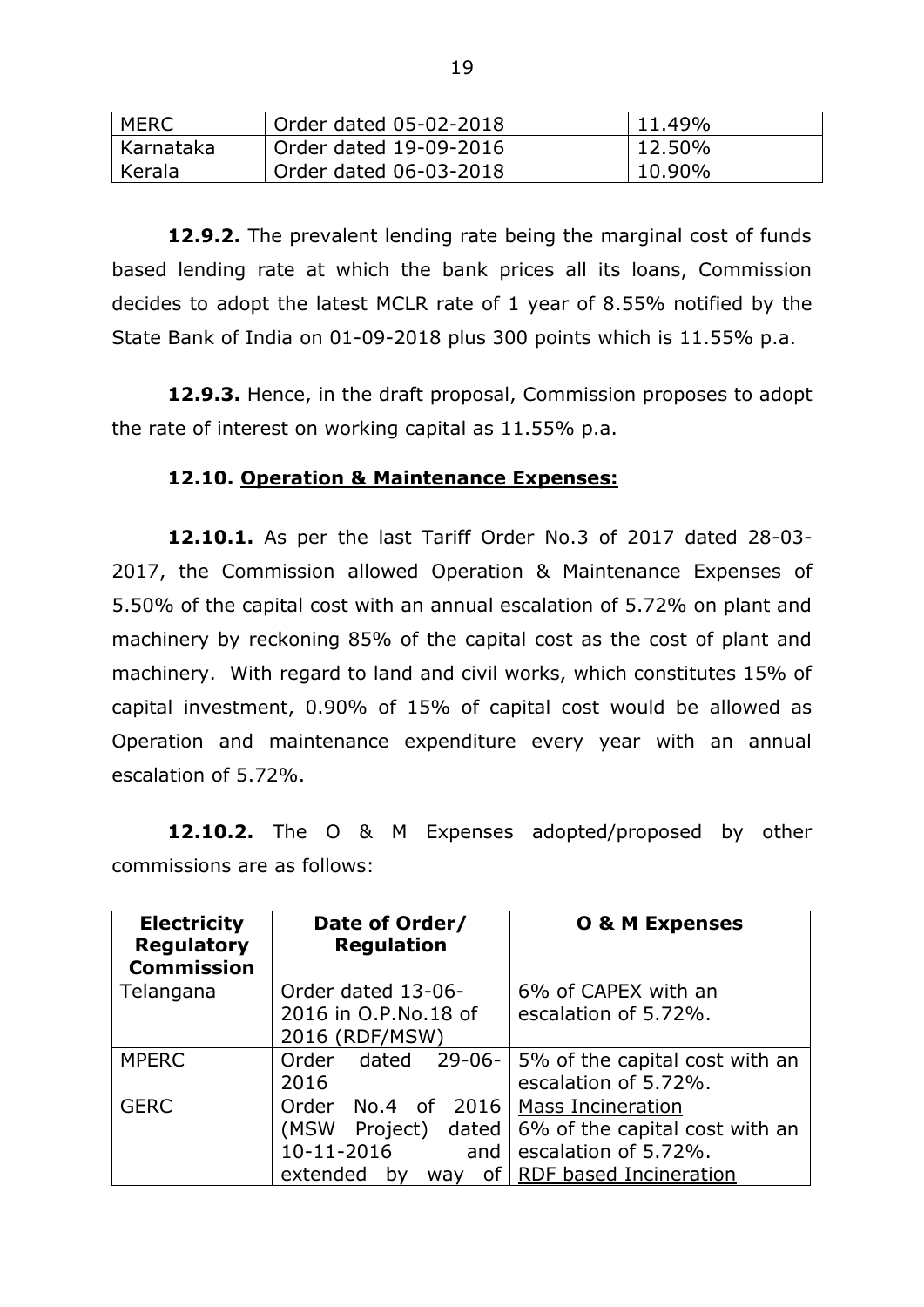|              | Motu<br>Petition<br>Suo       | 5% of the capital cost with an            |
|--------------|-------------------------------|-------------------------------------------|
|              | No.1654/2017<br>dated         | escalation of 5.72%.                      |
|              | 23-10-2017                    |                                           |
| <b>BERC</b>  | Order dated 24-9-2015         | 7.19% of the capital cost with            |
|              | in Case No.22/ 2015           | an escalation of 5.72%.                   |
|              | (MSW Project)                 |                                           |
| <b>JSERC</b> | Order<br>$21 - 06 -$<br>dated | Rs.90 lakhs/MW with an                    |
|              | 2017                          | annual escalation of 5.72%                |
| <b>MERC</b>  | Order<br>dated                | 05-02- $ 8.87\%$ of the capital cost with |
|              | 2018                          | an escalation of 5.27%.                   |
| Karnataka    | Order dated 19-09-            | 6% of the capital cost with an            |
|              | 2016                          | escalation of 5.72%.                      |
| Kerala       | Order dated 06-03-            | 6% of the capital cost with an            |
|              | 2018                          | escalation of 5.72%.                      |

**12.10.3.** Commission proposes an O & M expense of 5.50% of the capital cost with an annual escalation of 5.72% on plant and machinery by reckoning 85% of the capital cost as the cost of plant and machinery. With regard to land and civil works, which constitutes 15% of capital investment, 0.90% of 15% of capital cost would be allowed as Operation and maintenance expenditure every year with an annual escalation of 5.72%.

## **12.11. Depreciation:**

**12.11.1**. As per the last Tariff Order No.3 of 2017 dated 28-03- 2017, the Commission allowed depreciation at 4.5% p.a. Straight Line Method on Plant and machinery by reckoning 85% of capital cost as the cost of plant and machinery. The accumulated depreciation shall, however, be limited to 90% of the cost of plant and machinery.

**12.11.2.** The rates of Depreciation adopted/proposed by other commissions are as follows:

| <b>Electricity</b><br><b>Regulatory</b><br><b>Commission</b> | Date of Order/<br><b>Regulation</b>        | <b>Depreciation</b>                                        |
|--------------------------------------------------------------|--------------------------------------------|------------------------------------------------------------|
| Telangana                                                    | Order dated 13-06-<br>2016 in O.P.No.18 of | Depreciation at 5.83% for 12<br>years and at 2.50% for the |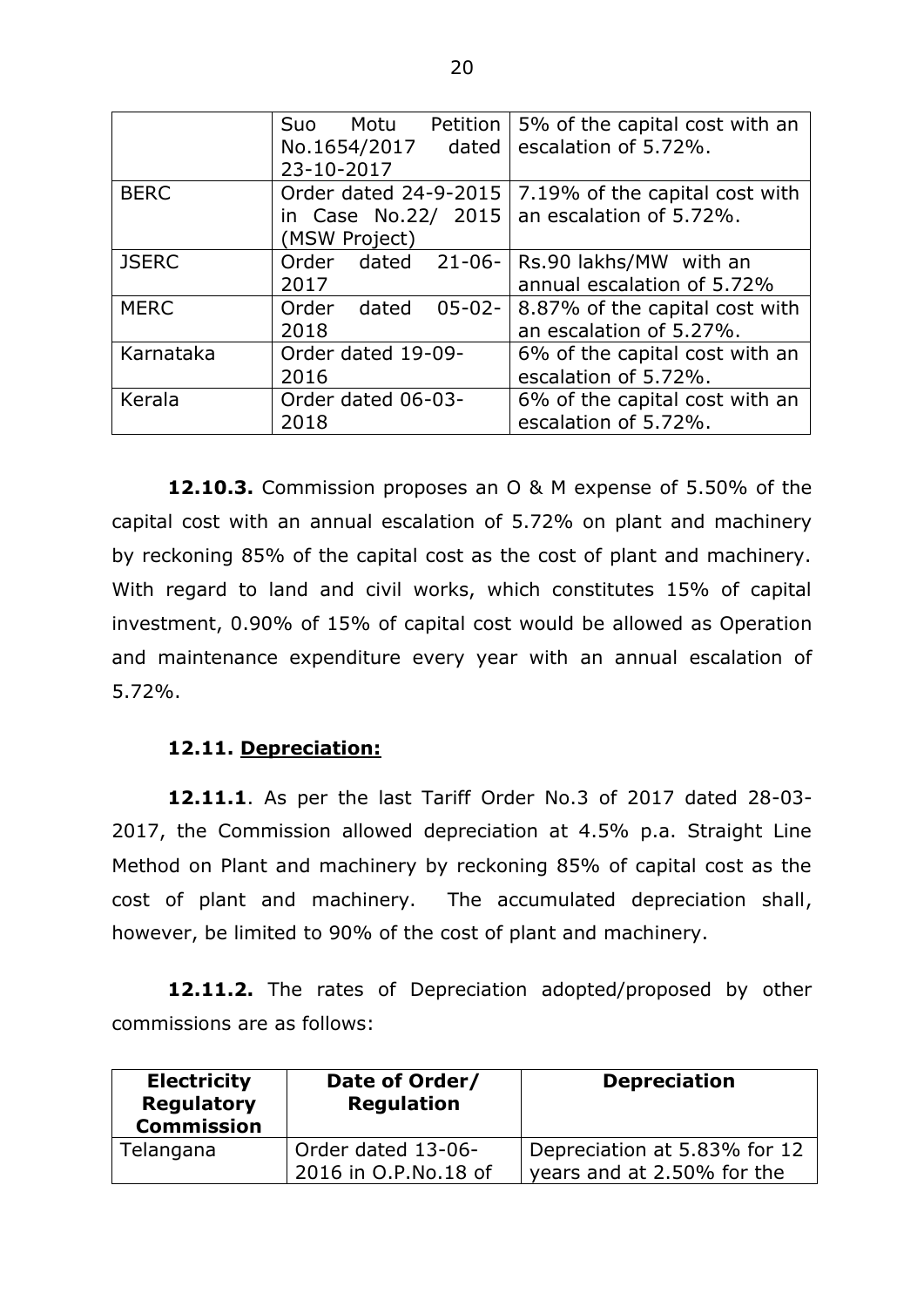|              | 2016 (RDF/MSW)                                                                                                                                      | following 8 years.                                                                        |  |  |  |  |  |  |
|--------------|-----------------------------------------------------------------------------------------------------------------------------------------------------|-------------------------------------------------------------------------------------------|--|--|--|--|--|--|
| <b>MPERC</b> | $29 - 06 -$<br>Order<br>dated<br>2016                                                                                                               | 7% p.a. for the first 10 years<br>and balance 20% in the next<br>10 years.                |  |  |  |  |  |  |
| <b>GERC</b>  | Order No.4 of 2016<br>(MSW Project) dated<br>10-11-2016<br>and<br>extended by way of<br>Motu<br>Petition<br>Suo<br>No.1654/2017 dated<br>23-10-2017 | a) $7\%$ (upto 10 years)<br>b) $2\%$ (11 to 20 years)                                     |  |  |  |  |  |  |
| <b>BERC</b>  | Order dated 24-9-<br>2015 in Case No.22/<br>2015 (MSW Project)                                                                                      | a)For $1^{st}$ 10 years @ 7% p.a.<br>and<br>b)From $11^{th}$ year onwards @<br>1.33% p.a. |  |  |  |  |  |  |
| <b>JSERC</b> | $21 - 06 -$<br>Order<br>dated<br>2017                                                                                                               | a)For $1^{st}$ 12 years @ 5.83%<br>b)From 13 <sup>th</sup> year onwards @<br>2.50%        |  |  |  |  |  |  |
| <b>MERC</b>  | $05 - 02 -$<br>dated<br>Order<br>2018                                                                                                               | a) Year 1 to $12 - 5.83\%$ and<br>b) 2.50% for balance useful<br>life.                    |  |  |  |  |  |  |
| Karnataka    | Order dated 19-09-<br>2016                                                                                                                          | Depreciation at 5.83% for 12<br>years and at 2.50% for the<br>following 8 years.          |  |  |  |  |  |  |
| Kerala       | Order dated 06-03-<br>2018                                                                                                                          | a)For $1^{st}$ 12 years @ 5.28%<br>b)From 13 <sup>th</sup> year onwards @<br>3.05%        |  |  |  |  |  |  |

**12.11.3.** Commission proposes to adopt depreciation at 4.5% p.a. Straight Line Method on Plant and machinery by reckoning 85% of capital cost as the cost of plant and machinery. The accumulated depreciation shall, however, be limited to 90% of the cost of plant and machinery.

## **12.12 Auxiliary Consumption**

**12.12.1**. As per the last Tariff Order No.3 of 2017 dated 28-03- 2017, the Commission allowed Auxiliary Consumption of 15%.

**12.12.2.** The Auxiliary Consumption adopted by other commissions is as follows: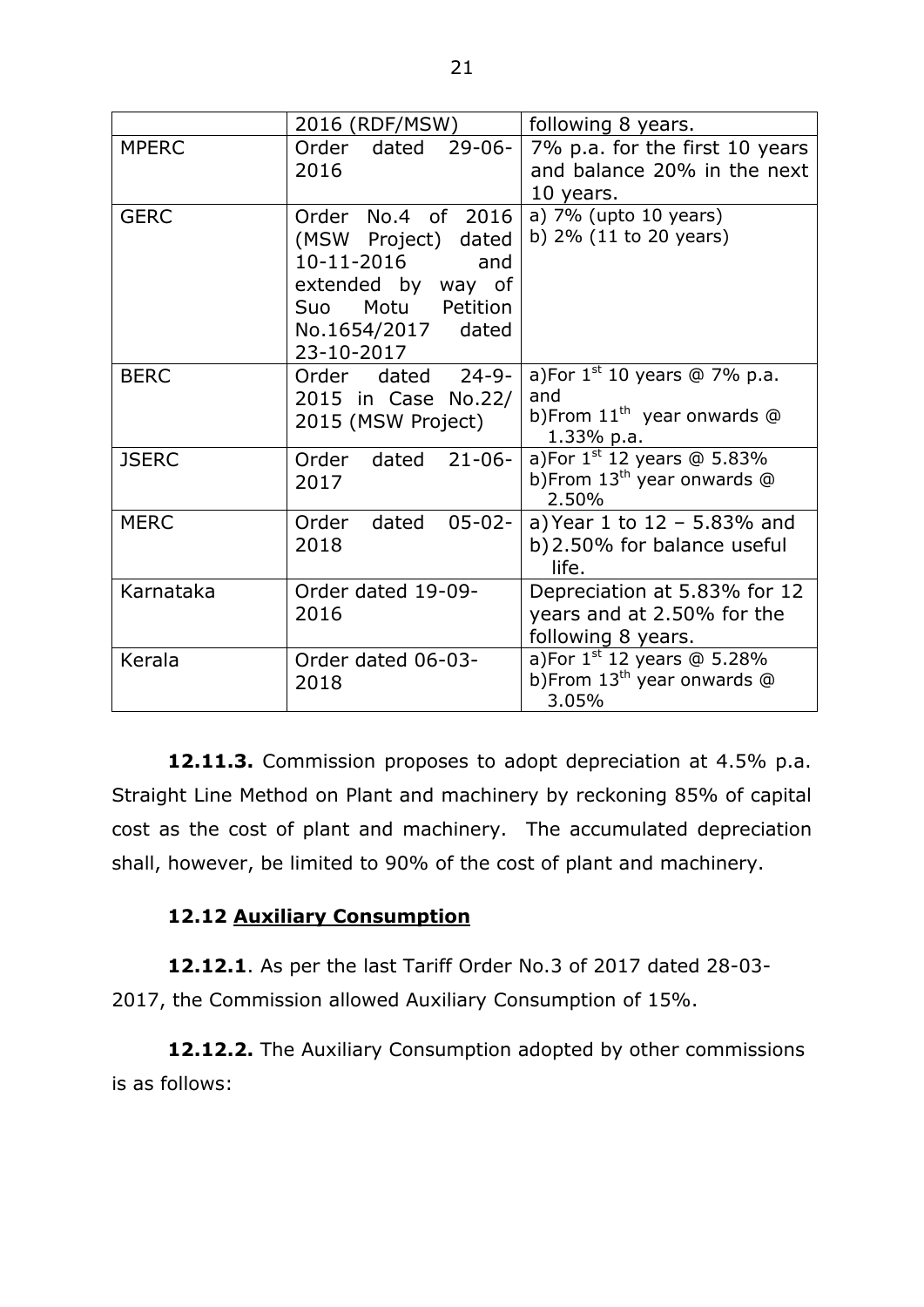| <b>Electricity</b><br><b>Regulatory</b><br><b>Commission</b> | Date of Order/ Regulation                                                                                                                | <b>Auxiliary</b><br><b>Consumption</b>                           |
|--------------------------------------------------------------|------------------------------------------------------------------------------------------------------------------------------------------|------------------------------------------------------------------|
| Telangana                                                    | Order dated 13-06-2016 in<br>O.P.No.18 of 2016 (RDF/MSW)                                                                                 | <b>RDF 11%</b><br><b>MSW 12%</b>                                 |
| <b>MPERC</b>                                                 | Order dated 29-06-2016                                                                                                                   | 15%                                                              |
| <b>GERC</b>                                                  | Order No.4 of 2016<br>(MSW<br>Project) dated 10-11-2016 and<br>extended by way of Suo Motu<br>Petition No.1654/2017 dated 23-<br>10-2017 | <b>Mass Incineration</b><br>16%<br>RDF based<br>Incineration 12% |
| <b>BERC</b>                                                  | Order dated 24-9-2015 in Case<br>No.22/ 2015 (MSW Project)                                                                               | 16%                                                              |
| <b>JSERC</b>                                                 | Order dated 21-06-2017                                                                                                                   | 15%                                                              |
| <b>MERC</b>                                                  | Order dated 05-02-2018                                                                                                                   | 17.17%                                                           |
| Karnataka                                                    | Order dated 19-09-2016                                                                                                                   | 12%<br>for<br>the<br>integrated plant and<br>power plant         |
| Kerala                                                       | Order dated 06-03-2018                                                                                                                   | 15%                                                              |

12.12.3. The Commission proposes to adopt an Auxiliary Consumption of 15%.

## **12.13. Fuel Cost:**

**12.13.1.** As per the last Tariff Order No.3 of 2017 dated 28-03- 2017, the Commission has not allowed any fuel cost since it is available at free of cost to the generator.

12.13.2. The fuel cost adopted by other commissions are as follows:

| <b>Electricity</b><br><b>Regulatory</b><br><b>Commission</b> | Date of Order/ Regulation                                                                                                               | <b>Fuel Cost</b><br>(in Rs.)     |
|--------------------------------------------------------------|-----------------------------------------------------------------------------------------------------------------------------------------|----------------------------------|
| Telangana                                                    | Order dated 13-06-2016 in O.P.No.18<br>of 2016 (RDF/MSW)                                                                                | RDF:<br>Rs.1800/tonne<br>MSW:Nil |
| <b>MPERC</b>                                                 | Order dated 29-06-2016                                                                                                                  | Nil                              |
| <b>GERC</b>                                                  | Order No.4 of 2016 (MSW Project)<br>dated 10-11-2016 and extended by<br>Suo Motu Petition<br>of<br>way<br>No.1654/2017 dated 23-10-2017 | RDF:<br>Rs.1600/MT<br>MSW:Nil    |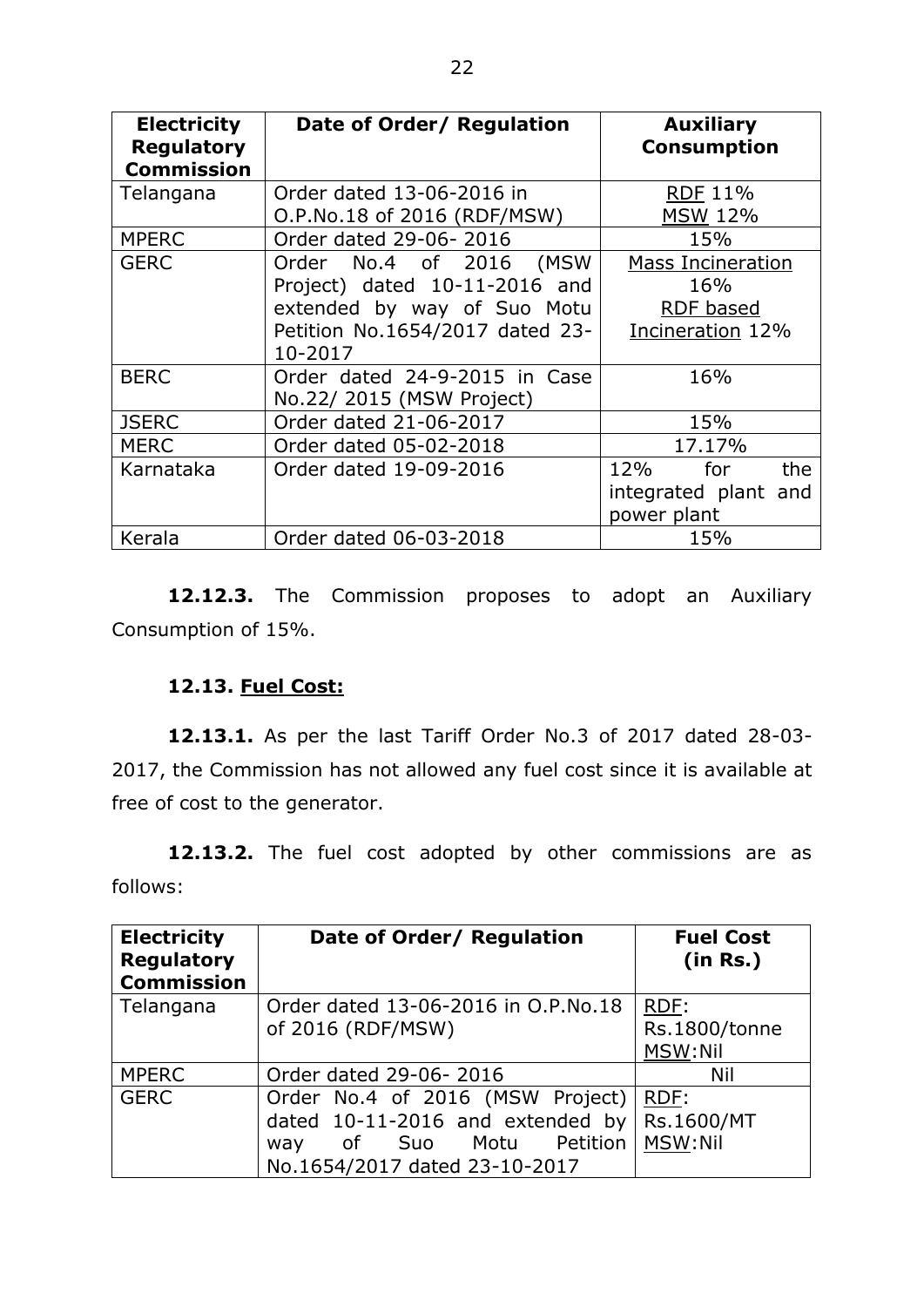| <b>BERC</b>  | Order dated 24-9-2015 in Case | Nil |
|--------------|-------------------------------|-----|
|              | No.22/2015 (MSW Project)      |     |
| <b>JSERC</b> | Order dated 21-06-2017        | Nil |
| <b>MERC</b>  | Order dated 05-02-2018        | Nil |
| Karnataka    | Order dated 19-09-2016        |     |
| Kerala       | Order dated 06-03-2018        |     |

**12.13.3.** In respect of MSW based projects no fuel cost is allowed by the Commission.

## **13. Related issues**

13.1. The following are the related issues for energy generation from Municipal Solid Waste plants:

- 1. Transmission and Wheeling Charges& Scheduling and System Operation Charges
- 2. Cross Subsidy Surcharge
- 3. CDM Benefits
- 4. Reactive power charges
- 5. Grid availability charges
- 6. Adjustment of energy generated
- 7. Energy Wheeling Agreement and Fees
- 8. Billing and payments
- 9. Security deposit
- 10. Power factor disincentive
- 11. Metering
- 12. Connectivity and Evacuation of energy
- 13. Energy Purchase Agreement
- 14. Scheduling of power generation
- 15. Tariff review period / Control period
- 16. Parallel operation charges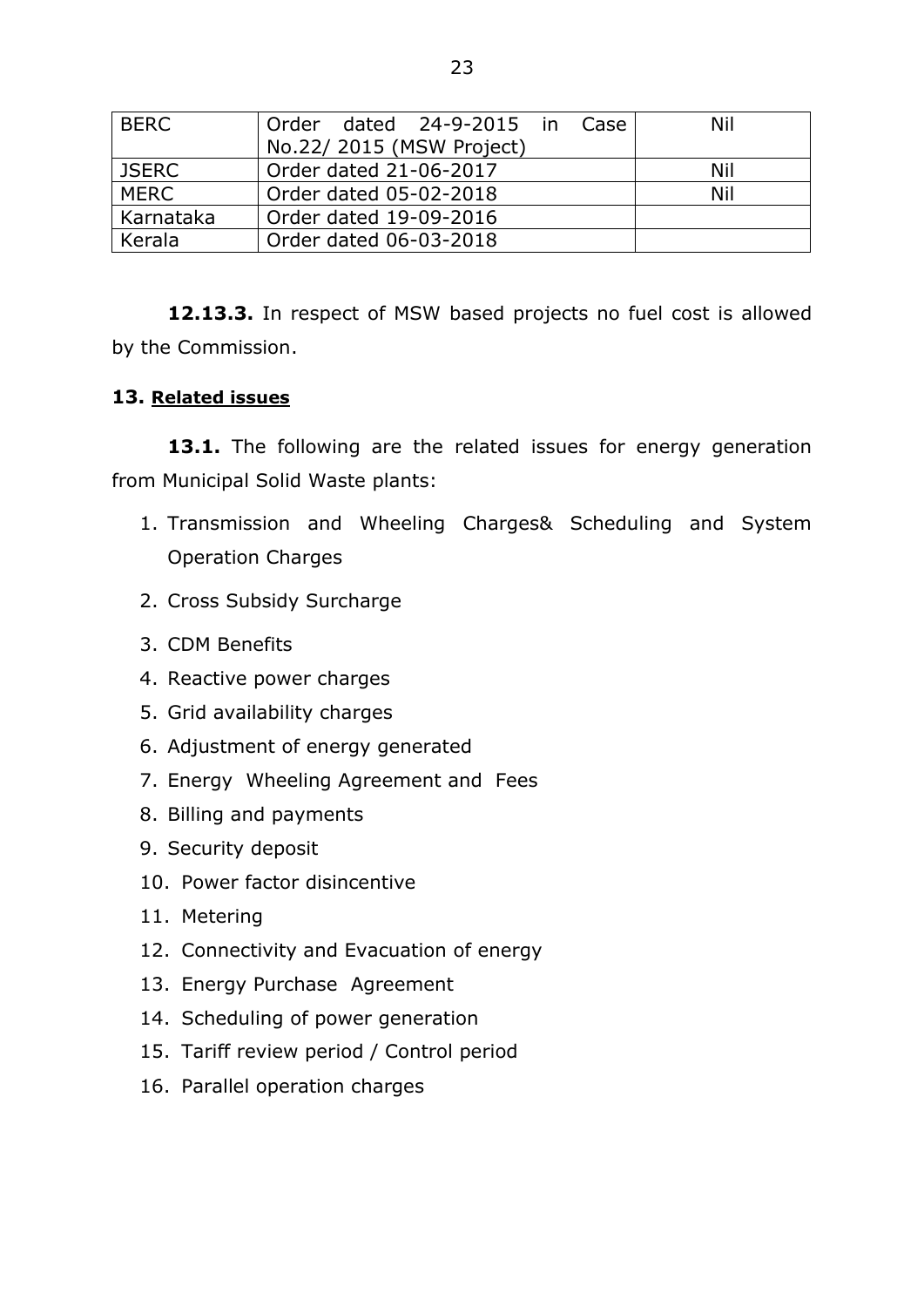The above charges are applicable to Municipal Solid Waste based plants irrespective of their year of installation. These are discussed in detail in the following paragraphs.

# **13.2 Transmission and Wheeling Charges& Scheduling and System Operation Charges:**

**13.2.1.** Transmission, Wheeling and Scheduling & System Operation charges are generally regulated by the Commission's Tariff regulations, Tariff Orders, Open Access Regulations and Commission's order on open access charges issued from time to time.

However, as a promotional measure, under section 86 (1)(e) of the Electricity Act, 2003 the Commission proposes to adopt 60% in each of the transmission charges, wheeling charges and Scheduling and System Operation charges as applicable to the conventional power to the MSW plants.

In the case of scheduling and system operation charges, the work done by SLDC is the same as in the case of conventional power. SLDC has to monitor the grid operations effectively on real time basis. The scheduling and system operation charges have to be determined in a nondiscriminatory manner with reference to the functions of SLDC and there cannot be any concession.

In respect of the plants availing Renewable Energy Certificates (REC), 100% of the respective charges as specified in the relevant orders shall apply.

Apart from these charges, the MSW Power Generators shall have to bear the actual line losses in kind as specified in the respective Order of the Commission and as amended from time to time for the captive use and third party sale.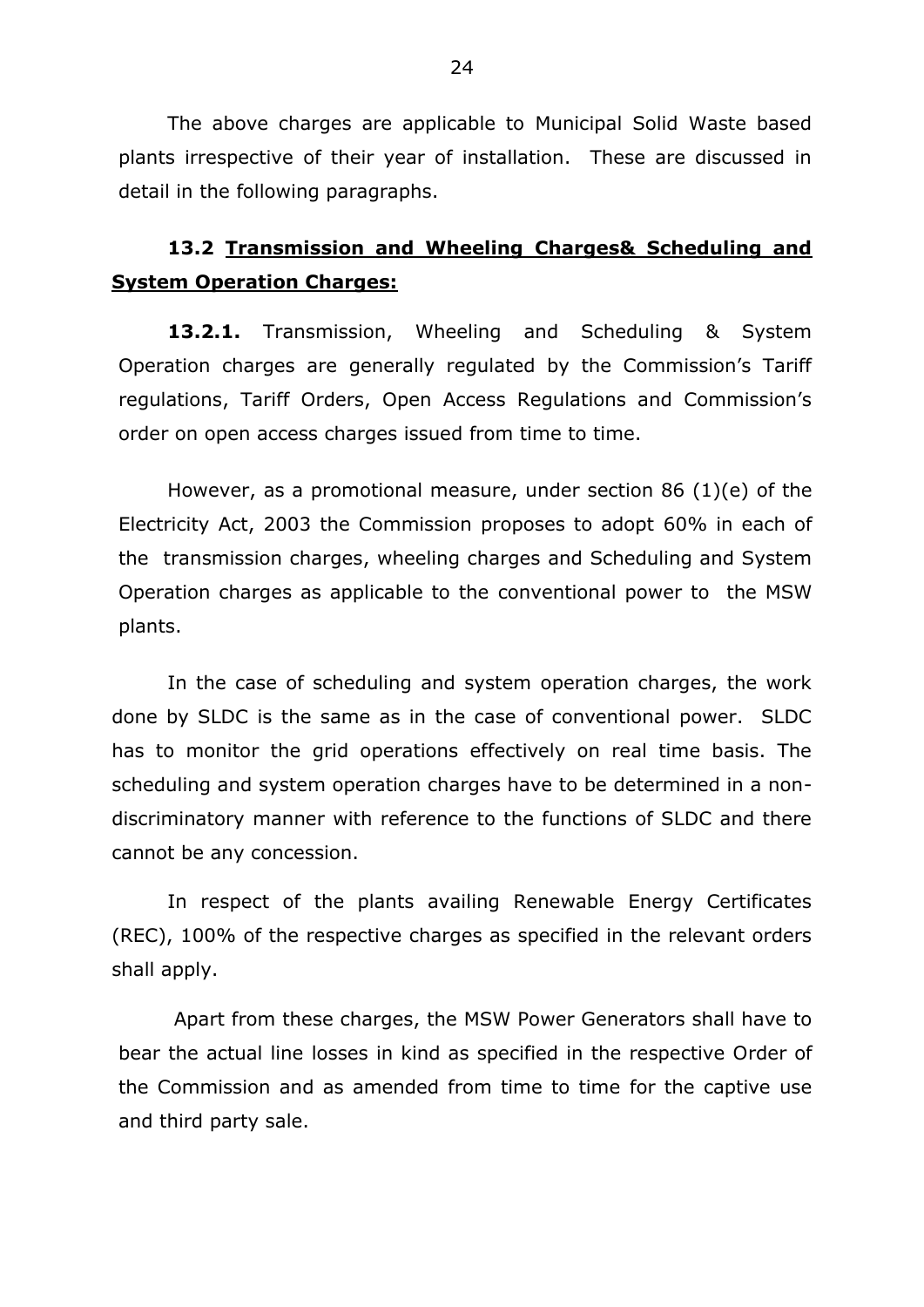#### **13.3. Cross Subsidy Surcharge:**

**13.3.1.** The Commission in its other tariff orders related to different renewable power has ordered to levy 60% of the cross subsidy surcharge for third party open access consumers.

In this consultative paper, Commission proposes levy of 60% of cross subsidy surcharge as applicable for conventional power plants.

#### **13.4 CDM Benefits:**

**13.4.1.** In the earlier orders issued on renewable energy, the Commission adopted the following formula for sharing of CDM benefits as suggested by the Forum of Regulators (FOR):

"The CDM benefits should be shared on gross basis starting from 100% to developers in the first year and thereafter reducing by 10% every year till the sharing becomes equal (50:50) between the developer and the consumer in the sixth year. Thereafter, the sharing of CDM benefits will remain equal till such time the benefits accrue."

The Commission accepted the formula recommended by the Forum of Regulators in its earlier orders. The Commission proposes to adopt the same formula. The generators shall furnish details of receipts of CDM to the distribution licensee and the distribution licensee shall account for the CDM receipts in the next ARR filing.

#### **13.5 Reactive Power Charges:**

**13.5.1.** Commission proposes to adopt the Reactive Power Charges as specified in its Order on Open Access charges issued from time to time.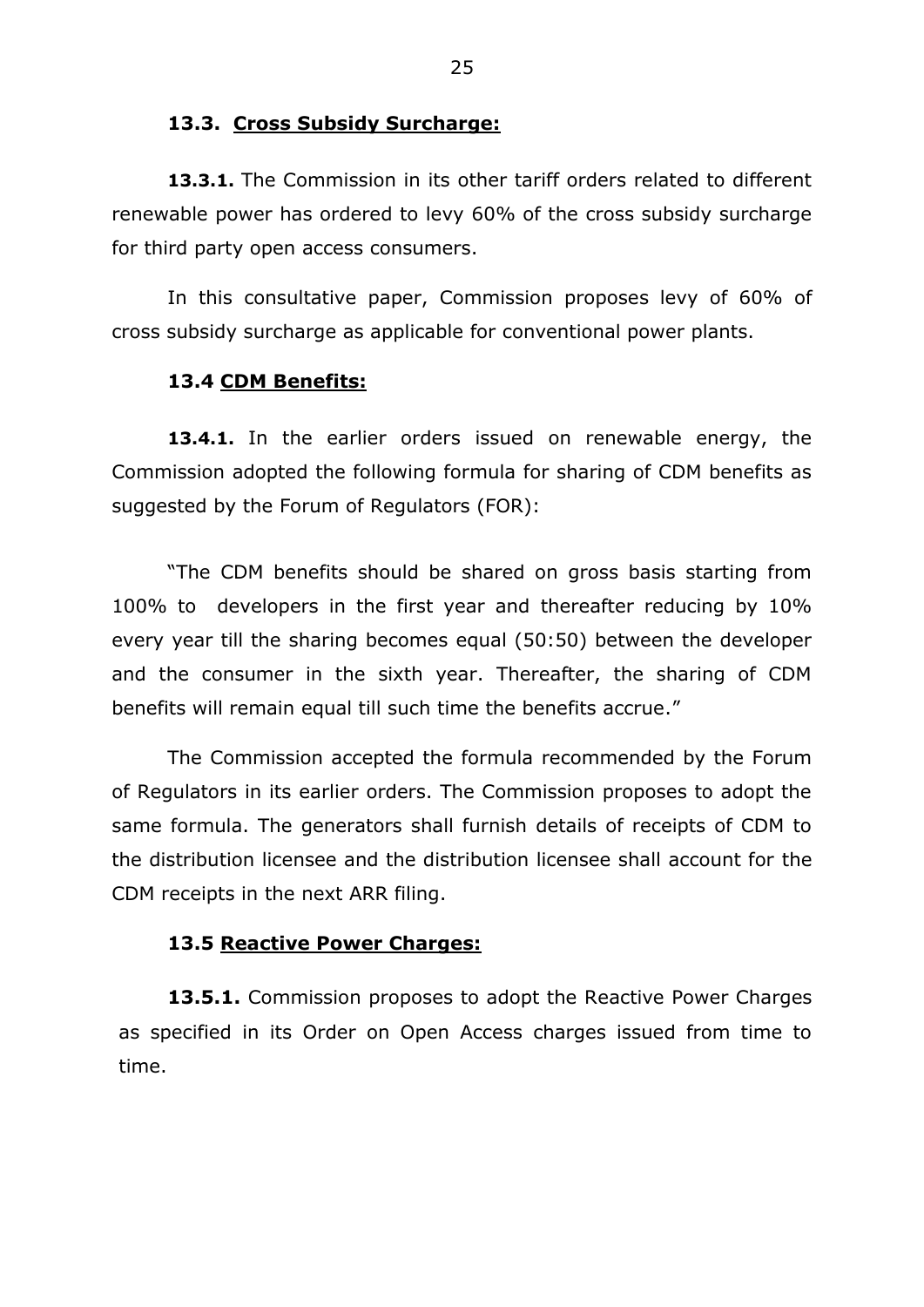## **13.6. Grid availability charges:**

# **(a) Charges for the start-up power supplied by the distribution licensee:**

 The question of start-up power of generators shall be as per Commission's Grid Connectivity and Intra-State Open Access Regulations, 2014 in force and as amended from time to time.

## **(b) Standby charges:**

 If adequate generation does not materialize or if drawl by the captive / third party consumer exceeds generation, the energy charges and demand charges shall be regulated as specified in the Commission's Grid Connectivity and Intra-State Open Access Regulations, 2014 in force and as amended from time to time.

## **13.7. Adjustment of energy generated:**

 The adjustment of energy shall be as per the Commission's Open Access Regulations in force.

### **13.8. Energy Wheeling Agreement and Fees:**

**13.8.1.** The format of Energy Wheeling Agreement, application and agreement fees, procedure and terms and conditions shall be governed by Commission's following regulations in force and as amended from time to time :

- 1. Tamil Nadu Electricity Regulatory Commission's Grid Connectivity and Intra State Open Access Regulations, 2014.
- 2. Power Procurement from New and Renewable Sources of Energy Regulations, 2008.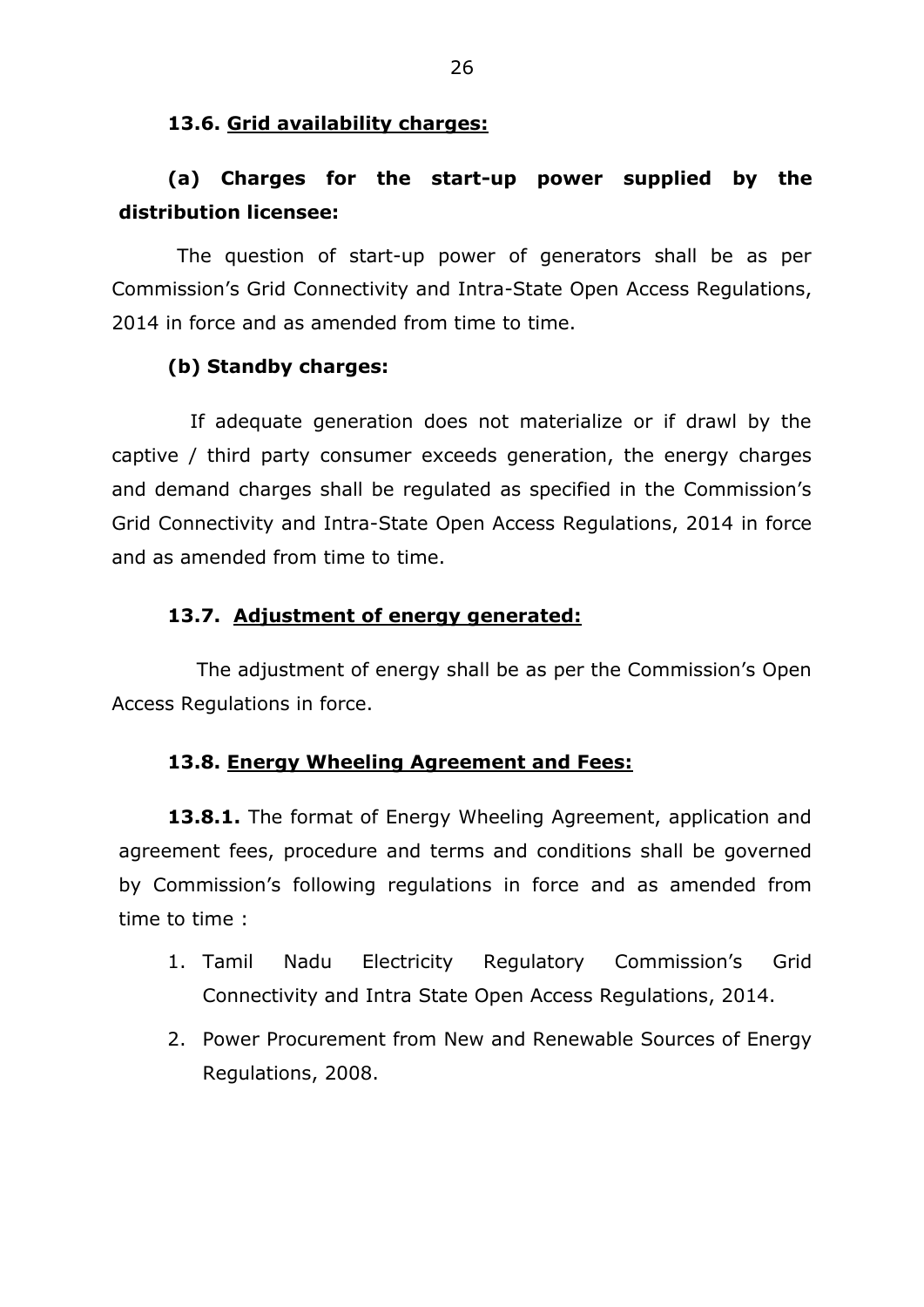### **13.9. Billing and payments:**

**13.9.1.** When a MSW power generator sells power to the distribution licensee, the generator shall raise the bill every month for the net energy sold after deducting the charges for power drawn from distribution licensee, reactive power charges etc. The distribution licensee shall make payment to the generator in 60 days of receipt of the bill. Any delayed payment beyond 60 days is liable for interest at the rate of 1% per month.

## **13.10 Security Deposit:**

**13.10.1.** As regards the security deposit to be paid by captive/third party user, the Commission proposes that charges corresponding to two times of the maximum net energy supplied by the distribution licensee in any month in the preceding financial year shall be taken as the basis for the payment of security deposit.

### **13.11. Power factor disincentive:**

13.11.1. Power factor disincentive may be regulated for the power factor recorded in the meter at the user end as specified in the relevant regulations/orders in force.

### **13.12 Metering:**

**13.12.1.** The Commission proposes that metering and communication shall be in accordance with the following Regulations/ Codes, in force and any specific orders of the Commission on metering whenever issued:

- (a)Central Electricity Authority (Installation and Operation of Meters) Regulations 2006
- (b) Tamil Nadu Electricity Distribution Code.
- (c) )Tamil Nadu Grid Code.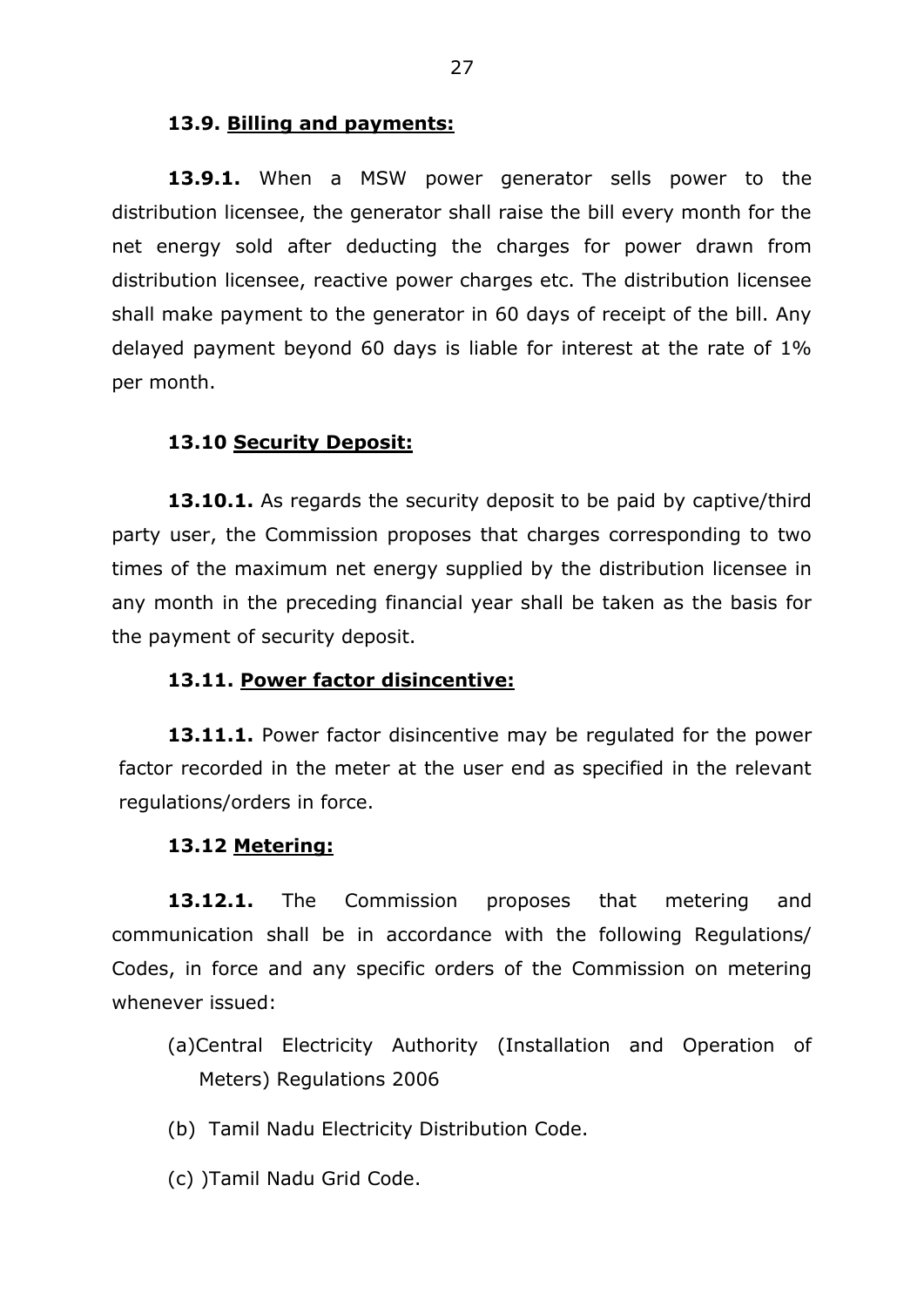(d) Tamil Nadu Electricity Regulatory Commission's Grid Connectivity and Intra State Open Access Regulations, 2014.

## **13.13. Connectivity and Evacuation of energy:**

13.13.1. The provisions contained in Central Electricity Authority (Technical Standards for Connectivity to the Grid) Regulations, 2007 and Central Electricity Authority (Technical Standards for Connectivity of the Distributed Generation Resources) Regulations, 2013 and its amendments shall be complied with. The connectivity and power evacuation system shall be provided as per the Act/ Codes/Regulations/ Orders in force.

## **13.14 Energy Purchase Agreement:**

**13.14.1.** The format of the Energy Purchase Agreement (EPA) shall be evolved as specified in the Commission's Regulations in force. The agreement shall be valid for a minimum period of twenty years. The distribution licensee shall execute the Energy Purchase Agreement or convey its decision in line with this order within a month of receipt of application from the generator. The parties to the agreement may be given the option of exiting in case of violation with three months' notice to the other party.

### **13.15. Scheduling of power generation:**

13.15.1. The generator shall follow the scheduling procedure as specified in Indian Electricity Grid Code and Tamil Nadu Electricity Grid Code and other Regulations, Codes and Orders of the Commission.

### **13.16. Tariff review period / Control period:**

**13.16.1.** Regulation 6 of the Power Procurement from New and Renewable Sources of Energy Regulations, 2008 of the Commission specifies that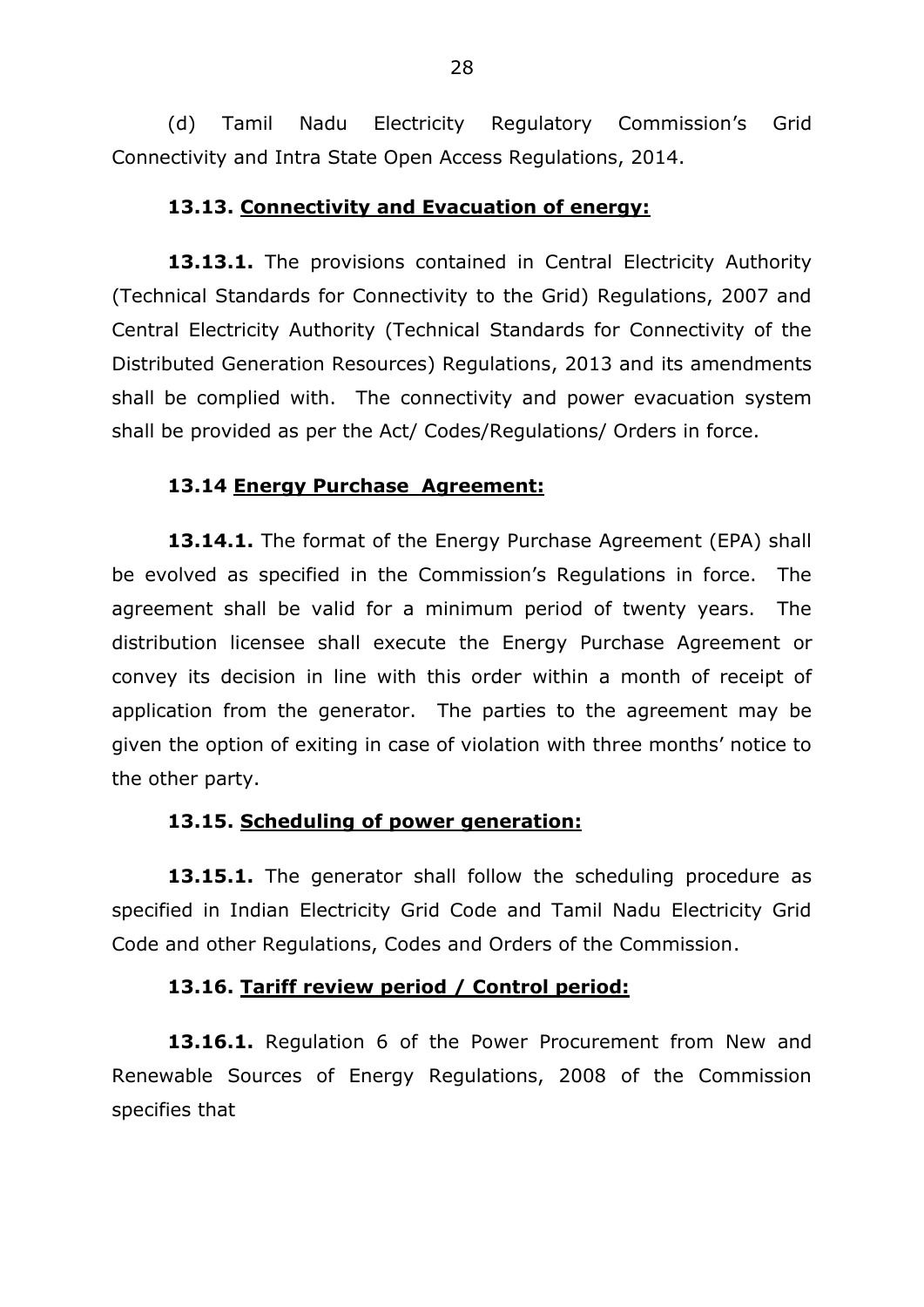*"The tariff as determined by the Commission shall remain in force for such period as specified by the Commission in such tariff orders and the control period may ordinarily be two years"*

**13.16.2.** The Commission proposes that the control period of this Order shall be for two years from 01-04-2019 and the tariff period is twenty years.

## **13.17. Parallel operation charges**

**13.17.1.** MSW power generators who opt for parallel operation with the grid shall pay 60% of applicable parallel operation charges to the respective distribution licensee as specified in the relevant regulations/orders of the Commission.

## **14. Tariff:**

With the adoption of above financial and operational parameters the tariff rate for the new plants works out as follows in respect of MSW based Projects.

| <b>Technology</b> | <b>Levellised</b><br><b>Fixed Cost</b> | <b>Variable</b><br><b>Cost</b> | <b>AD benefit</b> | <b>Applicable</b><br><b>Tariff Rate</b> |  |  |  |
|-------------------|----------------------------------------|--------------------------------|-------------------|-----------------------------------------|--|--|--|
|                   | (Rs./kWh)                              | (Rs./kWh)                      | (Rs./kWh)         | (Rs./kWh)                               |  |  |  |
| <b>MSW</b>        | 6.28                                   |                                | 0.38              | 5.90                                    |  |  |  |

## **PARAMETERS PROPOSED FOR DETERMINATION OF TARIFF FOR MUNICIPAL SOLID WASTE (based on Rankine cycle technology) – CONSULTATIVE PAPER**

| SI. | <b>PARAMETERS</b>           | <b>VALUES</b>      |  |  |  |  |  |  |  |
|-----|-----------------------------|--------------------|--|--|--|--|--|--|--|
| No. |                             |                    |  |  |  |  |  |  |  |
|     | Capital Cost                | Rs.17.00 Crores/MW |  |  |  |  |  |  |  |
|     | Life of plant and machinery | 20 years           |  |  |  |  |  |  |  |
|     | Plant Load Factor (PLF)     | 75%                |  |  |  |  |  |  |  |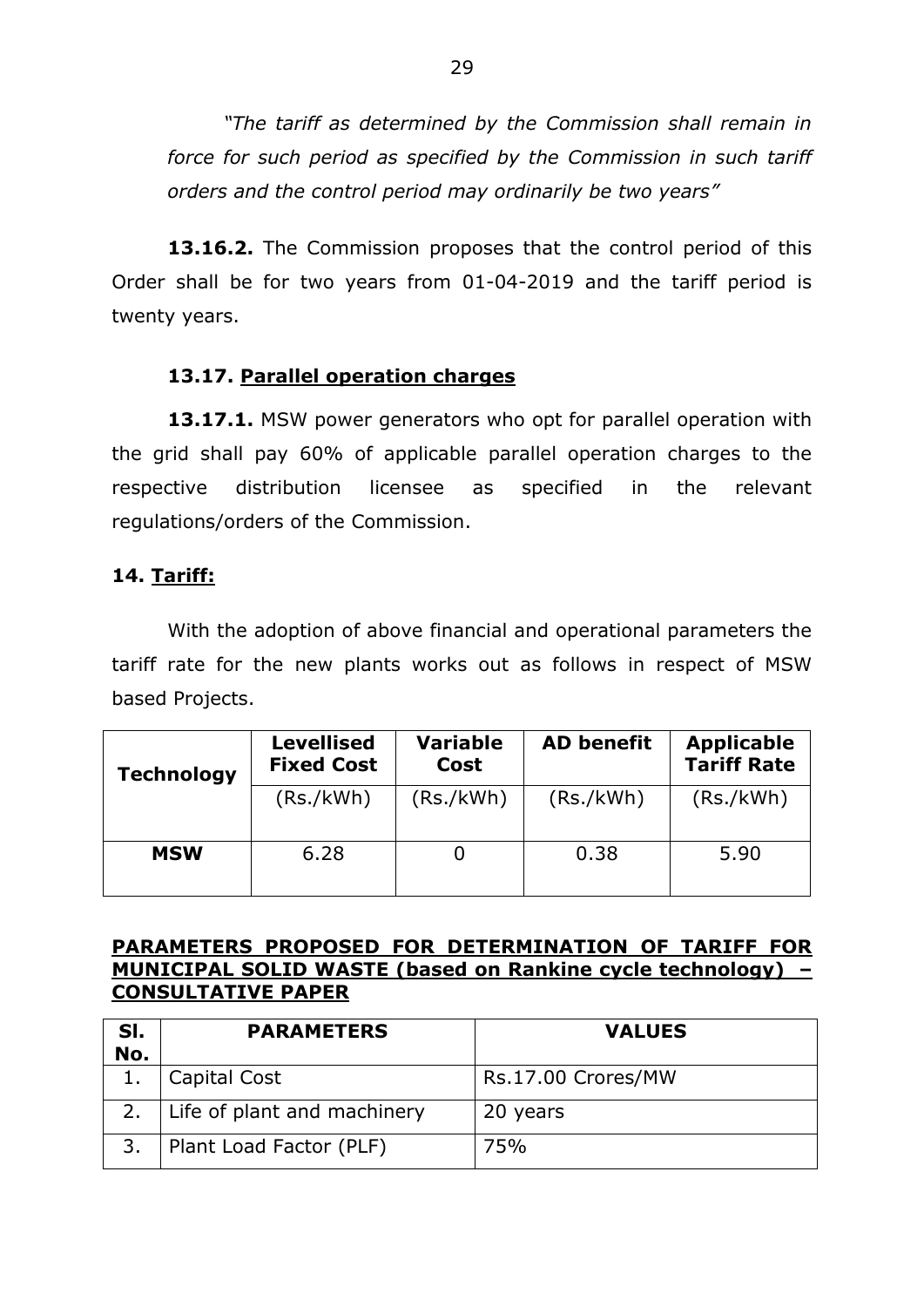| 4.   | Debt-Equity ratio                                                         | 70:30                                                                            |  |  |  |  |  |  |  |  |
|------|---------------------------------------------------------------------------|----------------------------------------------------------------------------------|--|--|--|--|--|--|--|--|
| 5.   | Term of loan and interest                                                 | 10<br>years with a moratorium                                                    |  |  |  |  |  |  |  |  |
|      |                                                                           | period of one year.                                                              |  |  |  |  |  |  |  |  |
|      |                                                                           | Interest at 10.55%                                                               |  |  |  |  |  |  |  |  |
| 6.   | Return on Equity                                                          | 17.60% (pre-tax)                                                                 |  |  |  |  |  |  |  |  |
| 7.   | Components of working capital                                             | a) O & M expenses at one month<br>and                                            |  |  |  |  |  |  |  |  |
|      |                                                                           | b) Two months Receivables                                                        |  |  |  |  |  |  |  |  |
| 8.   | Rate of interest for interest on<br>working capital                       | 11.55%                                                                           |  |  |  |  |  |  |  |  |
| 9(a) | O and M Expenses for plant<br>and machinery on 85% of the<br>capital cost | 5.50% with<br>an escalation<br><sub>of</sub><br>5.72% from $2nd$ year onwards.   |  |  |  |  |  |  |  |  |
| 9(b) | O & M Expenses for land and<br>civil works on 15% of capital<br>cost      | $0.90\%$<br>with an escalation<br>0f<br>5.72% from 2 <sup>nd</sup> year onwards. |  |  |  |  |  |  |  |  |
| 10.  | Depreciation                                                              | 4.5% SLM on 85% of the capital<br>cost                                           |  |  |  |  |  |  |  |  |
| 11.  | <b>Auxiliary Consumption</b>                                              | 15%                                                                              |  |  |  |  |  |  |  |  |
| 12.  | <b>Levellised Tariff</b>                                                  |                                                                                  |  |  |  |  |  |  |  |  |
|      | - With AD benefit                                                         | Rs.6.28/unit                                                                     |  |  |  |  |  |  |  |  |
|      | Without AD benefit<br>$\overline{\phantom{a}}$                            | Rs.5.90/unit                                                                     |  |  |  |  |  |  |  |  |

 Sd/- Sd/- (T. Prabhakara Rao) (S. Akshaya Kumar)

(By Order of the Commission)

 Sd/- (S. Chinnarajalu) Secretary, Tamil Nadu Electricity Regulatory Commission